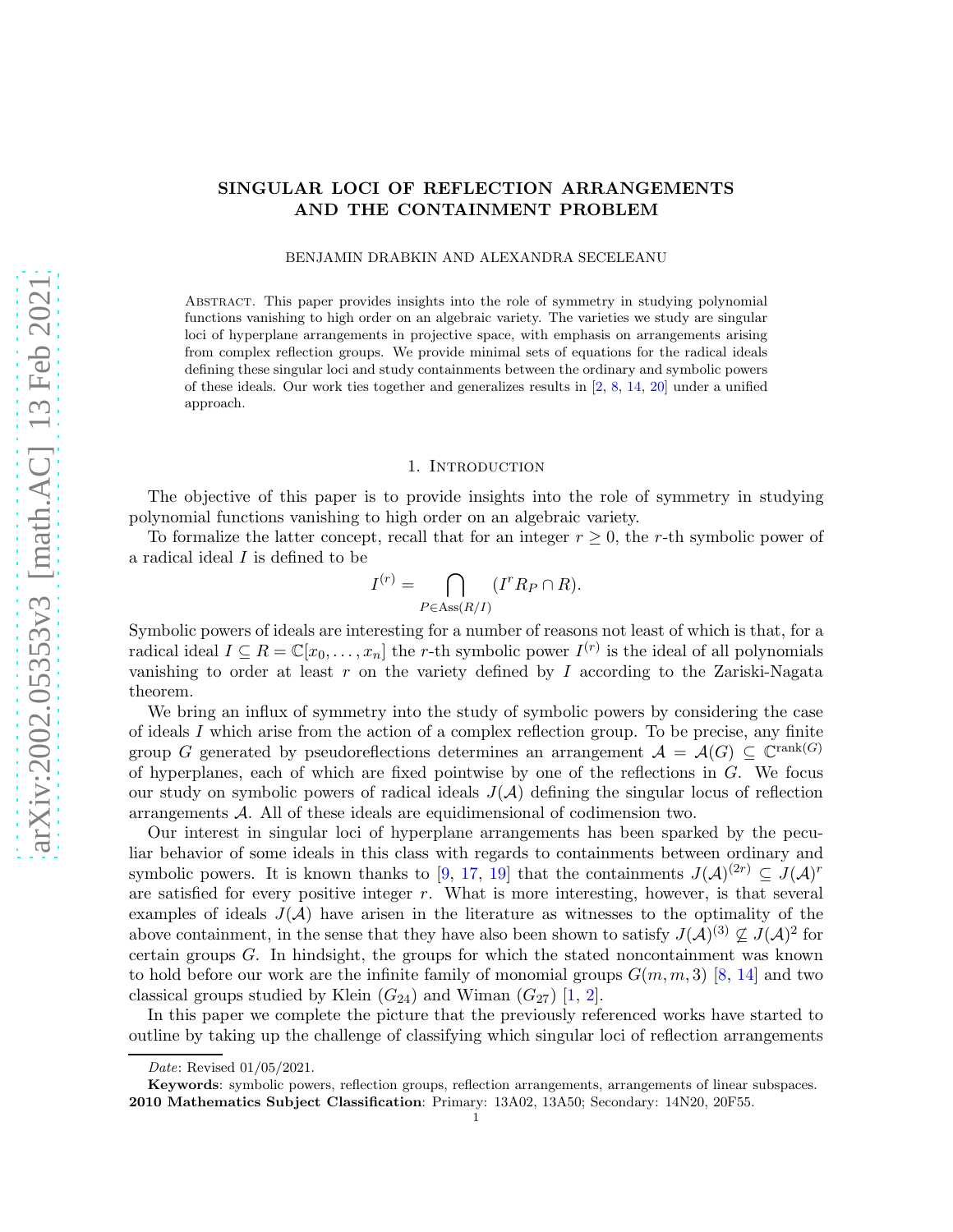satisfy the containment  $J(A)^{(3)} \subseteq J(A)^2$  and which do not. In the reflection arrangement literature the classification of the irreducible complex pseudoreflection groups by Shephard and Todd [\[27\]](#page-26-0) in terms of an infinite family  $G(m, p, n)$  and 33 sporadic groups denoted  $G_4 - G_{37}$ is fundamental. We express our results in terms of their classification:

<span id="page-1-1"></span>**Theorem A** (Theorem [5.13\)](#page-22-0). Let G be a finite complex reflection group with reflection arrangement A. Then  $J(A)^{(3)} \subseteq J(A)^2$  if and only if no irreducible factor of G is isomorphic to one of the following groups

$$
G_{24}, G_{27}, G_{29}, G_{33}, G_{34}, \text{ or } G(m, m, n) \text{ with } m, n \geq 3.
$$

Although several examples, including those given by the theorem above, show the optimality of the containment  $J(A)^{(2r)} \subseteq J(A)^r$  for  $r = 2$ , a tighter containment conjectured by Harbourne has been shown to hold for many interesting classes of ideals. In the context of codimension two ideals, such as  $J(\mathcal{A})$ , Harbourne's proposed containment is  $J(\mathcal{A})^{(2r-1)} \subseteq J(\mathcal{A})^r$ . We provide some new evidence for a stable version of Harbourne's containment introduced in [\[12\]](#page-25-8),  $J(\mathcal{A})^{(2r-1)} \subseteq J(\mathcal{A})^r$  for  $r \gg 0$ , by showing that this improved containment is valid for singular loci of products of reflection arrangements in  $\mathbb{P}^2$  for all integers  $r \geq 3$ .

<span id="page-1-0"></span>**Theorem B** (Theorem  $6.5$ ). Let G be a finite complex reflection group with irreducible factors of rank three and corresponding reflection arrangement A. Then for all integers  $r \geq 3$  the containment  $J(A)^{(2r-1)} \subseteq J(A)^r$  holds.

Our methods for analyzing (non)containments rely heavily on the structure of the ideals  $J(\mathcal{A})$  and their presentations, which we find to be particularly interesting its own right. In algebraic language we can summarize our findings as follows: the ideal  $J(A)$  admits a linear relation (syzygy) among its minimal generators if and only if the containment  $J(A)^{(3)} \subseteq J(A)^2$ holds; see Corollary [5.14.](#page-22-1) The groups for which there is no such linear relation are precisely the ones singled out for being exceptions to this containment in the theorem above. Theorem [B](#page-1-0) shows that this distinction no longer persists in regards to containments between higher powers.

In section [3](#page-4-0) we give a complete description of the defining equations for the reduced singular loci of complex reflection arrangements. This builds on ingredients which are fundamental in studying group actions, namely invariant polynomials for the action of the reflection groups under consideration. The Chevalley-Shaphard-Todd theorem [\[5,](#page-25-9) [27\]](#page-26-0) characterizes reflection groups as those groups having polynomial rings of invariants with generators termed basic invariants. A modern counterpart to the study of polynomial invariants for group actions is the study of  $G$ -invariant derivations on the polynomial ring. For  $G$  an irreducible reflection group these form a free module with basis elements referred to as basic derivations. We show the following relation between the invariants, derivations, and the singular locus:

**Theorem C** (Theorem [3.1\)](#page-4-1). For an irreducible complex reflection group G the ideal  $J(A)$  is minimally generated by the maximal minors of either the jacobian matrix for a set of rank( $G$ )−1 basic invariants of lowest degrees or by the coefficient matrix [\(2\)](#page-3-0) for a set of rank( $G$ ) – 1 basic derivations of lowest degrees.

To our knowledge this result is new and constitutes an improvement on a theorem of Steinberg  $[28]$ , which gives set-theoretic determinantal equations for the loci of intersection of r hyperplanes in A for each  $1 \leq r \leq \text{rank}(G)$  in terms of the jacobian matrix of the basic invariants, as well as an improvement on [\[22,](#page-25-10) Theorem 6.116], which gives equations defining the singular locus of  $A$  set-theoretically (up to radical) in terms of minors of a coefficeint matrix of basic derivations. We find it interesting to note that, as a consequence of our results,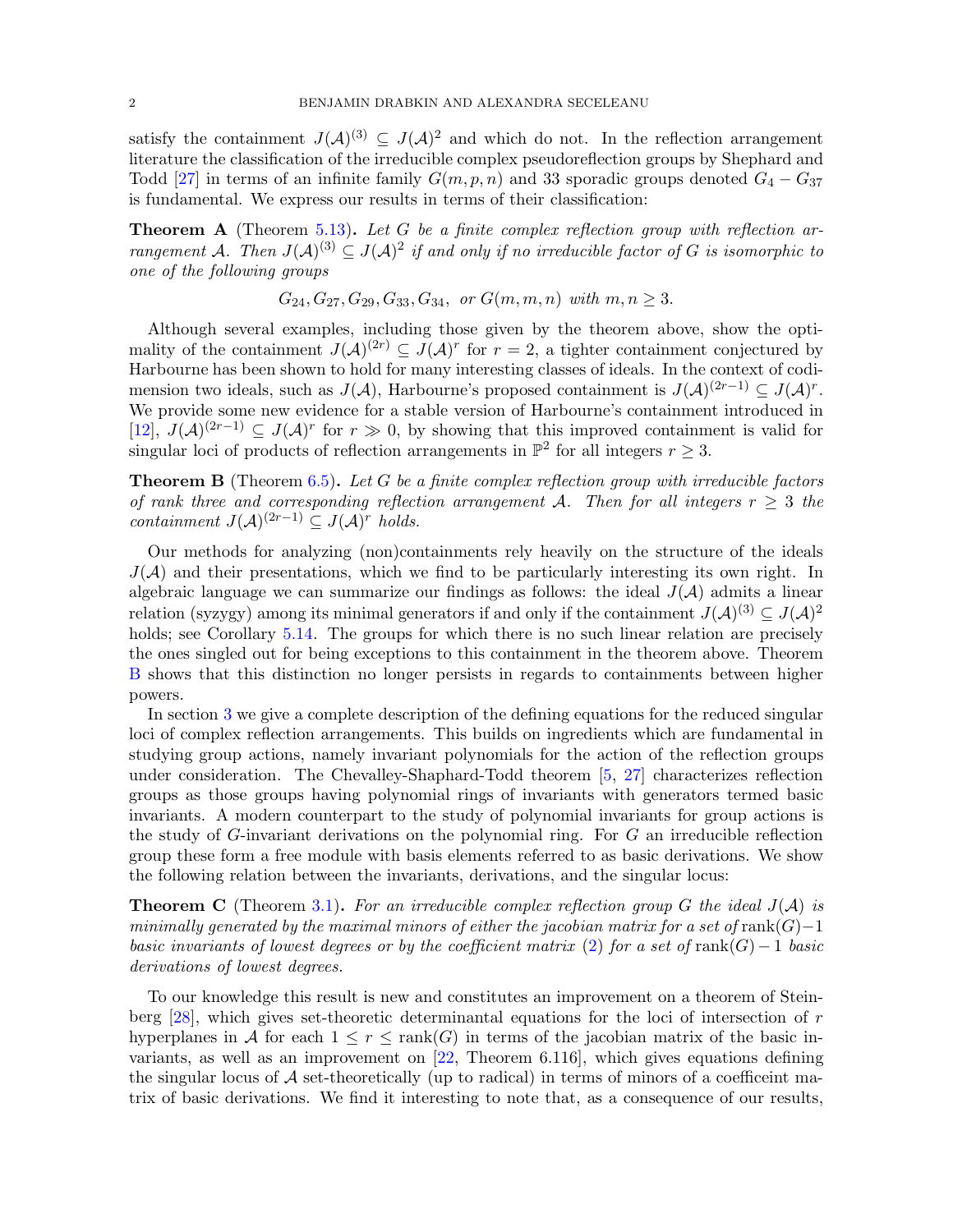the minimal number of generators for ideals defining singular loci of irreducible reflection arrangements is always equal to the rank of the respective group. In particular, in embedding dimension three, i.e. in  $\mathbb{P}^2$ , these ideals are almost complete intersections, meaning that they are generated by one more generator than their codimension.

The structure of the paper is as follows. In section [2](#page-2-0) we introduce the main players of our paper, both from the world of hyperplane arrangements and that of containments between ordinary and symbolic powers. In section [3](#page-4-0) we establish the structure of the ideals defining the singular loci of reflection arrangements. The methods involved in establishing Theorem [A](#page-1-1) rely on reducing the containment problem to checking it locally on lower-dimensional arrangements appropriately dubbed localizations of  $A$ . Thus the backbone of the argument is given by an induction on  $\text{rank}(G)$ , which we develop in section [4.](#page-12-0) In the base cases when the containment in Theorem [A](#page-1-1) occurs, this can be read directly off the presentation (Hilbert-Burch) matrix for  $J(A)$  using the homological criteria of [\[26,](#page-26-2) [12,](#page-25-8) [13\]](#page-25-11). This provides new evidence for the usefulness of the explicit descriptions for the minimal generators and relation matrices for the ideals  $J(\mathcal{A})$ obtained in section [3.](#page-4-0) Our results on (non) containments of the form  $J(\mathcal{A})^{(2r-1)} \subseteq J(\mathcal{A})^r$  for  $r = 2$  are deduced in section [5](#page-16-0) and for  $r \geq 3$  in section [6.](#page-22-2) This work opens up an array of questions which we also formulate in section [6.](#page-22-2)

### 2. Background

<span id="page-2-0"></span>2.1. Reflection arrangements and their singular loci. Let  $A$  be an arrangement of hyperplanes in the complex projective space  $\mathbb{P}^n$  and denote the coordinate ring for the projective space  $R = \mathbb{C}[x_0, \ldots, x_n]$ . Denoting the equation of a hyperplane H by  $\ell_H$ , the ideal defining the arrangement is the principal ideal  $(F_{\mathcal{A}})$ , where  $F_{\mathcal{A}} = \prod_{H \in \mathcal{A}} \ell_H$ .

In this paper we focus on the ideals defining the singular loci of arrangements of hyperplanes.  $\int \partial F_A$ The singular locus of A is the vanishing locus of the jacobian ideal of  $F_A$ , namely  $Jac(F_A)$  $\frac{\partial F_A}{\partial x_i}, 0 \leq i \leq n$ . While this jacobian ideal typically gives a nonreduced scheme structure on the singular locus of  $A$ , throughout this paper we are concerned with the radical ideal defining the reduced singular locus of  $F_{\mathcal{A}}$ , namely  $J(\mathcal{A}) = \sqrt{\text{Jac}(F_{\mathcal{A}})}$ .

One of the main class of examples of hyperplane arrangements is given by reflection arrangements. A *pseudoreflection* is a linear transformation different from the identity that fixes a hyperplane pointwise and has finite order (not necessarily two) as an element of  $GL_{n+1}(\mathbb{C})$ . A hyperplane arrangement  $A$  is called a *reflection arrangement* if there is a finite group  $G$ generated by pseudoreflections such that the hyperplanes of  $A$  are the hyperplanes pointwise fixed by the elements of G that are pseudoreflections. Note that the hyperplane fixed by a pseudoreflection is uniquely determined by the class of the pseudoreflection in  $PGL_n(\mathbb{C})$  and thus it suffices to consider unitary pseudoreflections, that is, we restrict to  $G \subseteq \text{PGL}_n(\mathbb{C})$ . A finite subgroup  $G \subseteq \text{PGL}_n(\mathbb{C})$  generated by pseudoreflections is termed a *pseudoreflection group* and its reflection arrangement is denoted  $\mathcal{A}(G)$ .

Pseudoreflection groups are characterized by the fact that their rings of invariants are regular [\[5,](#page-25-9) [27\]](#page-26-0). More precisely, G is a pseudoreflection group if and only if  $R^G = \mathbb{C}[f_0, \ldots, f_n]$ , where the polynomials  $f_0, \ldots, f_n$ , called the *basic invariants* of G, are algebraically independent. While the basic invariant polynomials are not unique, their degrees are uniquely determined by G and we adopt the convention that  $\deg(f_0) \leq \deg(f_1) \leq \ldots \leq \deg(f_n)$ . The integers  $deg(f_i) - 1$  are known as the *exponents* of G. The basic invariants are closely related to the defining equation of the arrangement A. Specifically, denoting the jacobian matrix of the basic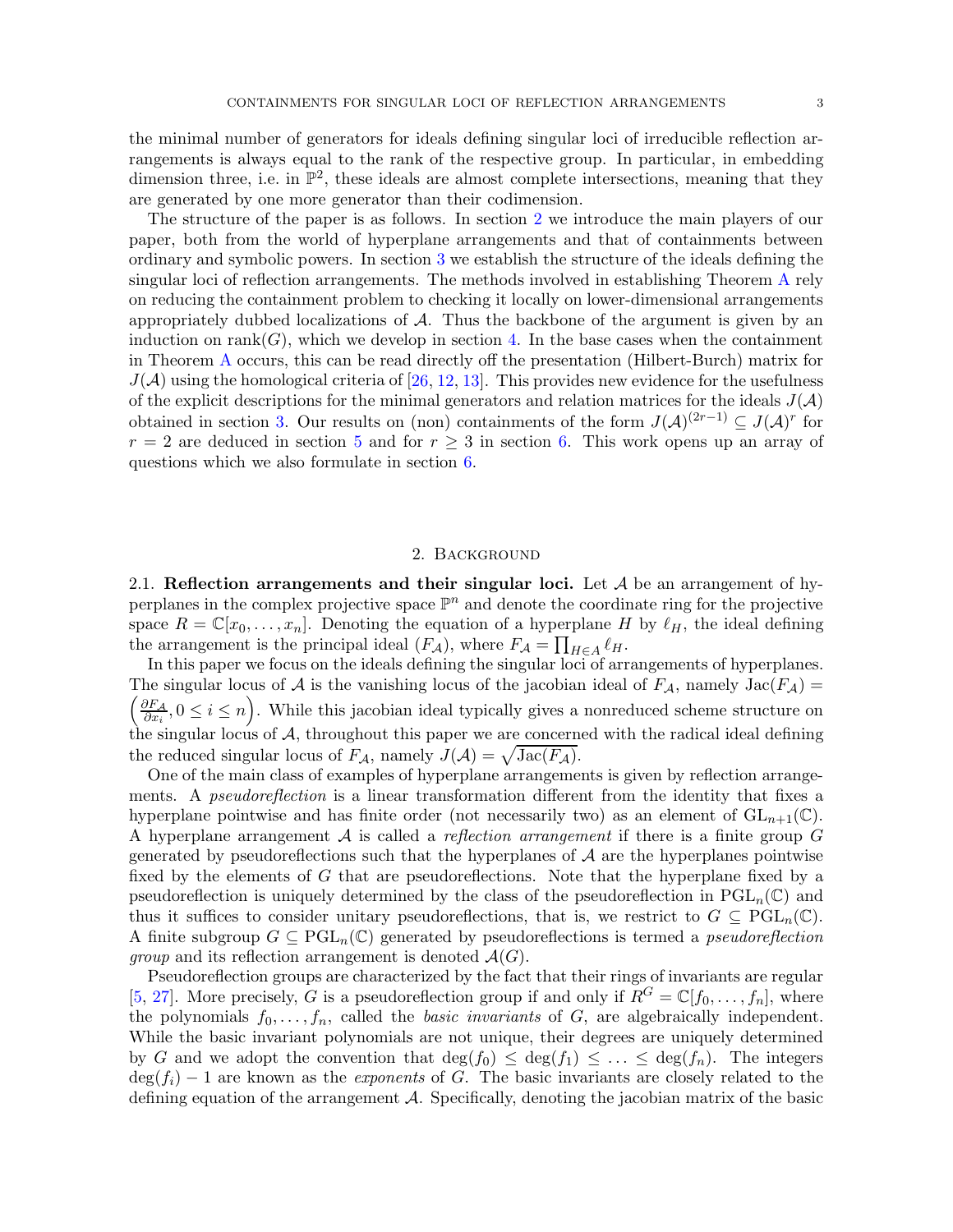invariants by

(1) 
$$
\operatorname{Jac}(f_0, \dots, f_n) = \left[\frac{\partial f_j}{\partial x_i}\right]_{0 \le i, j \le n}
$$

and the order of the reflection fixing the hyperplane H by  $e_H$ , one has by [\[28\]](#page-26-1) that

$$
\det \operatorname{Jac}(f_0, \dots, f_n) = \prod_{H \in \mathcal{A}} (\ell_H)^{e_H - 1}
$$

and in particular

$$
(F_{\mathcal{A}}) = \sqrt{(\text{Jac}(f_0, \ldots, f_n))}.
$$

Note that our convention is to list the partial derivatives of each invariant polynomial as a column of the Jacobian matrix.

The module of  $\mathbb{C}$ -derivations on R is  $\text{Der}_{\mathbb{C}}(R) = \bigoplus_{i=0}^{n} \frac{\partial}{\partial x_i}$  $\frac{\partial}{\partial x_i}R$ . The action of the group G on R induces an action on  $Der_{\mathbb{C}}(R)$  given by  $(g\theta)(r) = g(\theta(g^{-1}r))$  for  $g \in G, \theta \in Der_{\mathbb{C}}(R)$  and  $r \in R$ . An important feature of pseudoreflection groups is that the modules of G-invariant derivations  $Der_R^G$  are free R-modules [\[22,](#page-25-10) Lemma 6.48]. We shall refer to a basis of homogeneous elements  $\{\theta_0,\ldots,\theta_n\}$  for  $\mathrm{Der}^G_R$  as a set of *basic derivations*. As in the case of the basic invariants, only the degrees of the basic derivations are uniquely determined, not the basic derivations themselves. The integers deg( $\theta_i$ ) – 1 are referred to as *coexponents* for the group G. Each basic derivation can be written in terms of the basis for  $Der_{\mathbb{C}}(R)$  as

(2) 
$$
\theta_j = \sum_{i=0}^n d_{ij} \frac{\partial}{\partial x_i}, \text{ where } d_{ij} = \theta_j(x_i),
$$

which gives rise to the *coefficient matrix*  $Q(\theta_0, \ldots, \theta_n) = [d_{ij}]_{0, \le i, j \le n}$ . The coefficient matrix is even more closely related to the defining equation of the reflection arrangement  $A$  than the jacobian matrix by the identity

<span id="page-3-0"></span>
$$
\det(Q(\theta_0,\ldots,\theta_n))=\prod_{H\in\mathcal{A}}\ell_H=F_{\mathcal{A}}.
$$

Comparing this to the identity regarding the jacobian determinant displayed above gives the intuition that the jacobian matrix describes the hyperplane arrangement up to radical, while the coefficient matrix takes it one step further describing its reduced structure. In section [3](#page-4-0) we give a description of the defining equations for the reduced singular loci of complex reflection arrangements, which is reminiscent of the above formula.

Our work relies on the classification of the irreducible complex pseudoreflection groups by Shephard and Todd [\[27\]](#page-26-0). A pseudoreflection group  $G \subseteq \text{PGL}_n(\mathbb{C})$  is called *irreducible* if there are no nontrivial subspaces  $U, V$  closed under the action of G such that  $\mathbb{C}^{n+1} = U \oplus V$ . The irreducible complex reflection groups belong to an infinite family  $G(m, p, n + 1)$  depending on 3 positive integer parameters with  $p \mid m$ , and 34 exceptional cases denoted  $G_4$  through  $G_{37}$ .

Let  $\mathcal{L}(\mathcal{A})$  be the set of all nonempty intersections of hyperplanes in  $\mathcal{A}$ , including  $\mathbb{P}^n$  itself as the intersection over the empty set. We call  $\mathcal{L}(\mathcal{A})$  the intersection lattice of  $\mathcal{A}$  and any element of  $\mathcal{L}(\mathcal{A})$  is called a flat of  $\mathcal{A}$ . It is natural to think of  $\mathcal{L}(\mathcal{A})$  as a ranked lattice where the rank of a flat is its codimension. This results in a stratification of  $A$  by means of subvarieties consisting of the flats in  $\mathcal{L}(\mathcal{A})$  of codimension at most c for each positive integer c. We explain in section  $3$  how, for an irreducible complex reflection group  $G$ , the components of this stratification correspond to rank conditions on  $Jac(f_0, ..., f_n)$  and  $Q(\theta_0, ..., \theta_n)$ . Furthermore, in section [4](#page-12-0) we relate the associated primes for  $J(A)^2$  to the defining ideals of certain flats in  $\mathcal{L}(A)$ .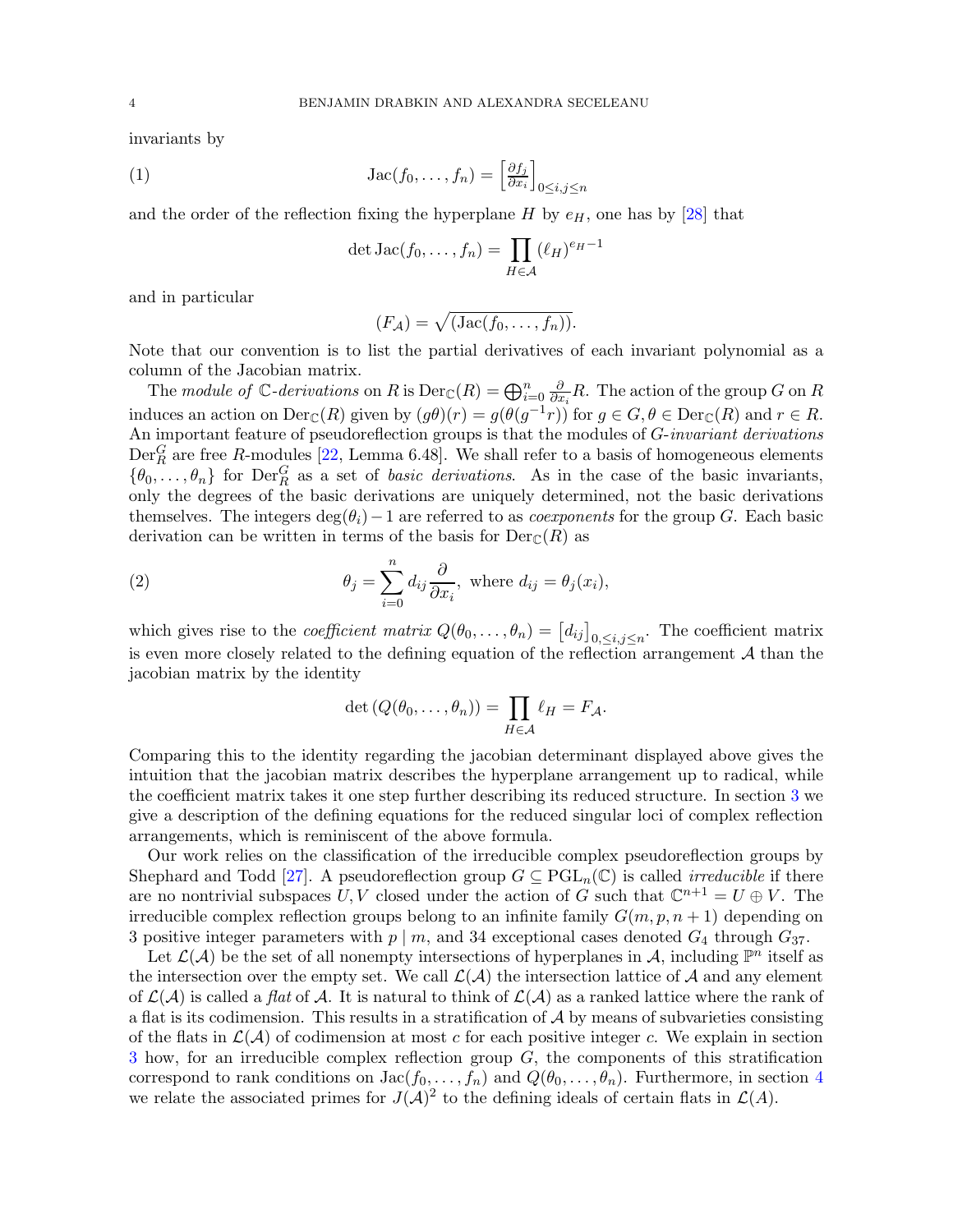2.2. Containments between ordinary and symbolic powers. Containment relationships between symbolic and ordinary powers are a source of great interest sparked by the proof in [\[30\]](#page-26-3) of a linear equivalence between the I-adic and symbolic toplogies. As an immediate consequence of the definition,  $I^r \subseteq I^{(r)}$  for all r. However, the other type of containment, namely that of a symbolic power in an ordinary power is much harder to pin down. It has been proved by Ein-Lazarsfeld-Smith [\[9\]](#page-25-4), Hochster-Huneke [\[17\]](#page-25-5) and Ma-Schwede [\[19\]](#page-25-6) that in a regular ring R the containment  $I^{(m)} \subseteq I^r$  holds for all  $m \geq (dim(R) - 1)r$ , leaving open the question as to the extent to which this result is sharp.

A potential improvement was conjectured by Harbourne in [\[4,](#page-25-12) Conjecture 8.4.3], and in [\[15,](#page-25-13) Conjecture 4.1.1] in the case  $e = n$ , that  $I^{(m)} \subseteq I^r$  for all  $m \geq er - (e - 1)$ , where e is the codimension of  $V(I)$ . While this conjecture holds in a number of important cases, some counterexamples have been found. Notably, most known counterexamples come from singular points of line arrangements: one family of counterexamples known in the literature under the name of Fermat configurations of points [\[8,](#page-25-1) [14\]](#page-25-2), corresponds in hindsight to the singular loci of the monomial groups  $G(m, m, 3)$ , while two other sporadic counterexamples known as the Klein and the Wiman configurations  $[2]$  correspond to the singular loci of the groups  $G_{24}$  and  $G_{27}$  in the Shephard-Todd classification. The former family has been recently generalized to Fermat-like configurations of lines in  $\mathbb{P}^3$  in [\[20,](#page-25-3) [21\]](#page-25-14), which correspond to the singular loci of rank four monomial groups  $G(m, m, 4)$ . For each of the ideals J defining one of these special configurations the non-containment  $J^{(3)} \nsubseteq J^2$  has been proven in the cited source.

The above-mentioned examples show the sharpness of the results in [\[9,](#page-25-4) [17,](#page-25-5) [19\]](#page-25-6) for the pair  $m = 3, r = 2$ , leaving open this problem for all other pairs as well as Harbourne's conjecture for  $r > 2$ . Moreover, while the papers [\[20,](#page-25-3) [21\]](#page-25-14) give a negative answer to Harbourne's question in projective spaces of dimension  $n > 2$  along the lines of the Fermat examples in the plane, they leave open the possibility of higher dimensional counterexamples of sporadic flavor which would parallel the Klein and Wiman examples. Indeed, in this paper we find several new sporadic examples of hyperplane arrangements  $\mathcal A$  one each in  $\mathbb P^3$ ,  $\mathbb P^4$  and  $\mathbb P^5$  for which  $J(\mathcal A)^{(3)} \nsubseteq J(\mathcal A)^2$ . We also extend the results pertaining to the family of monomial groups to arbitrary rank. Finally, we address the stable version of Harbourne's conjecture introduced in [\[12\]](#page-25-8), proving that it is correct for singular loci of reflection arrangements of rank three and for  $r \geq 3$ .

# 3. Defining equations

<span id="page-4-0"></span>In this section the defining equations for the reduced singular loci of irreducible complex reflection arrangements are given. The following is our main result, which will be proven by appealing to the Shephard-Todd classification.

<span id="page-4-1"></span>**Theorem 3.1.** Let  $J(A)$  be the homogeneous ideal defining the reduced singular locus of the reflection arrangement A corresponding to an irreducible complex pseudoreflection group  $G \subseteq$  $PGL_n(\mathbb{C})$ . Then the following hold:

- (1)  $J(A)$  is a perfect ideal of height 2,
- (2) the minimal number of generators of  $J(A)$  is equal to the rank of  $G$ ,
- (3) If  $G \notin \{A_n, G_{25}, G_{26}, G_{31}, G_{32}\}\$ , then  $J(A)$  is generated by the  $n \times n$  minors of the full Jacobian matrix

$$
Jac(f_0,\ldots,f_n)=\left[\frac{\partial f_j}{\partial x_i}\right]_{0\leq i,j\leq n},
$$

and minimally generated by the  $n \times n$  minors of its submatrix

Jac
$$
(f_0, ..., f_{n-1}) = \left[\frac{\partial f_j}{\partial x_i}\right]_{0 \le i \le n, 0 \le j \le n-1}
$$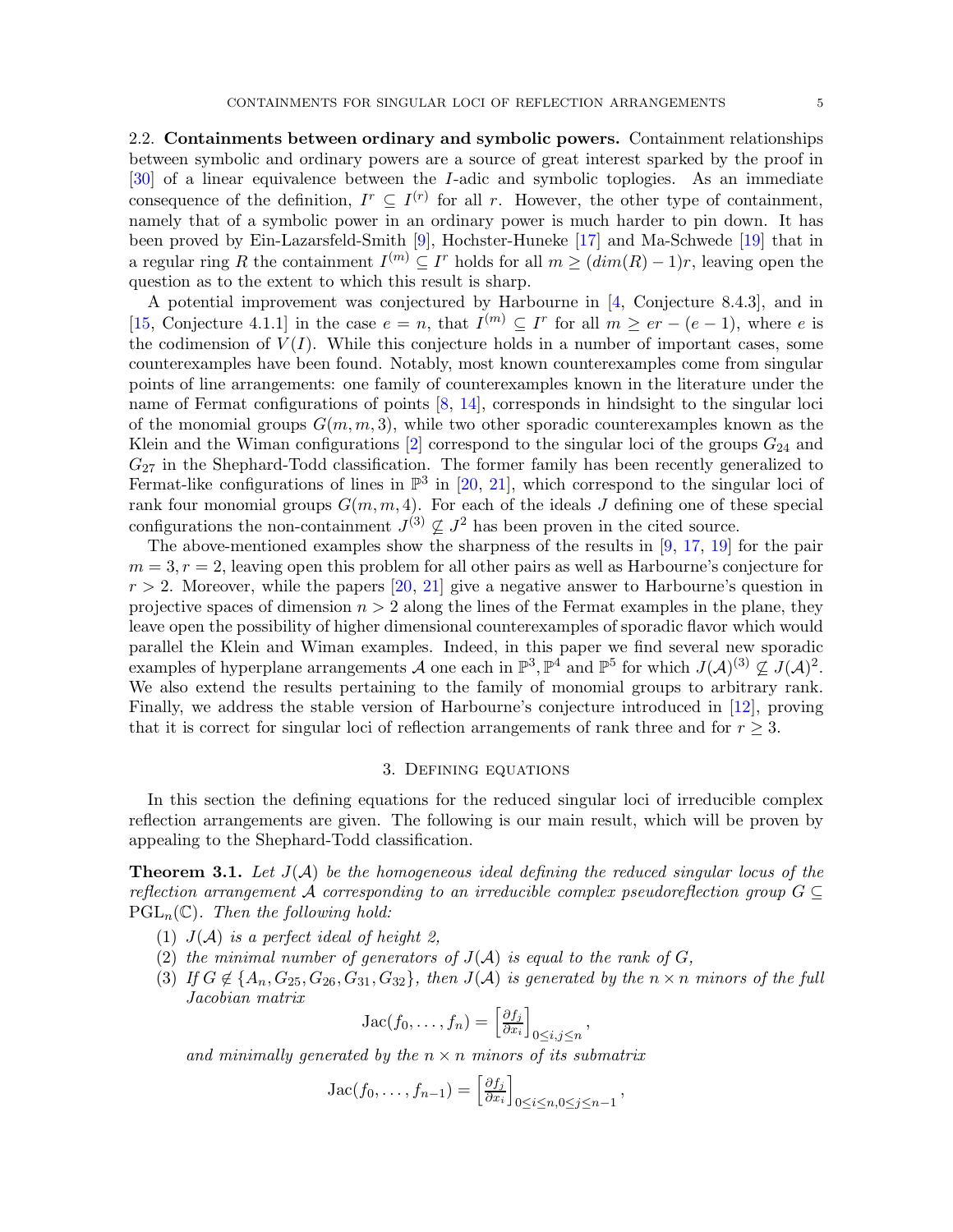where  $f_0, \ldots, f_{n-1}$  are any n basic invariants for G of lowest degrees in a set of generators for  $R<sup>G</sup>$ . In particular, ideals generated by these two sets of minors are equal and they are both radical.

(4) If  $G \in \{G_{23}, G_{24}, G_{25}, G_{26}, G_{27}, G_{28}, G_{30}, G_{31}, G_{32}, G_{35}, G_{36}\},\$  then  $J(A)$  is generated by the  $n \times n$  minors of the coefficient matrix [\(2\)](#page-3-0) of a set of basic derivations

$$
Q(\theta_0,\ldots,\theta_n) = \big[\theta_j(x_i)\big]_{0\leq i,j\leq n},
$$

and is minimally generated by the  $n \times n$  minors of a coefficient matrix for any n elements of lowest degree in a set of basic derivations

$$
Q(\theta_0,\ldots,\theta_{n-1}) = \big[\theta_j(x_i)\big]_{0 \leq i \leq n, 0 \leq j \leq n-1}.
$$

In particular, the ideals generated by these two sets of minors are equal and they are both radical.

Remark 3.2. Parts (3) and (4) of Theorem [3.1](#page-4-1) above can be viewed as a generalization of the identities

$$
\det(Q(\theta_0,\ldots,\theta_n)) = \prod_{H \in \mathcal{A}} \ell_H = F_{\mathcal{A}} \quad \text{and} \quad \det \operatorname{Jac}(f_0,\ldots,f_n) = \prod_{H \in \mathcal{A}} \ell_H^{e_H - 1}.
$$

Similarly, often the maximal minors of the submatrix  $Q(\theta_0, \ldots, \theta_{n-1})$  cut out the singular locus of  $\mathcal{A}(G)$  scheme-theoretically while the maximal minors of Jac $(f_0, \ldots, f_{n-1})$  define the same singular locus set theoretically. We emphasize that one cannot expect the maximal minors of  $Jac(f_0, \ldots, f_{n-1})$  to always define the singular locus of A ideal-theoretically. Indeed a similar expression to the determinantal identity for  $Jac(f_0, \ldots, f_{n-1})$  can be obtained for lower order minors of the jacobian matrix of basic G-invariants. This shows that when the order of the reflection with fixed hyperplane H is  $e_H > 2$  for some  $H \in \mathcal{A}$  the respective jacobian minors are not square-free. Hence the ideal of submaximal minors of the jacobian matrix cannot be expected to be radical when reflections of order greater than two are present. However part (3) of the theorem shows that in the absence of reflections of order greater than two the ideal of submaximal minors of the jacobian matrix is indeed equal to  $J(\mathcal{A})$ , with the notable exception of  $\mathcal{A} = \mathcal{A}(G_{31}).$ 

The remainder of the section is dedicated to the proof of the above theorem. From the definition of the singular locus it is clear that  $J(A)$  =  $1\leq i < j \leq t$  $(\ell_i, \ell_j)$  is an unmixed ideal of

height two. Both statements claimed above follow from the Hilbert-Burch theorem once it is established that  $J(\mathcal{A})$  is the ideal of maximal minors of an  $n \times (n+1)$  matrix.

3.1. General strategy. To explain the relationship between the singular locus and the basic invariants of G we begin with a classical result due to Steinberg.

<span id="page-5-0"></span>**Lemma 3.3** (Steinberg's theorem [\[28\]](#page-26-1)). Let  $N = \text{Jac}(f_0, \ldots, f_n) = \left[\frac{\partial f_j}{\partial x_i}\right]$  $\partial x_i$ i  $\sum_{0 \leq i,j \leq n}$  be the jacobian matrix of a set of basic invariants of a pseudoreflection group G and let  $p \in \mathbb{P}^n$  be any point. The following numbers are equal:

- (1) the nullity of N at p
- (2) the maximum number of linearly independent hyperplanes of A passing through p.

There is also a counterpart of Steinberg's result for coefficient matrices of derivations.

<span id="page-5-1"></span>**Lemma 3.4** ([\[22,](#page-25-10) Theorem 6.113]). Let  $Q = Q(\theta_0, \ldots, \theta_n) = [\theta_j(x_i)]_{1 \le i,j \le n}$  be the coefficient matrix for a basis of the module of G-invariant derivations  $\mathrm{Der}^G_R$  for a pseudoreflection group G and let  $p \in \mathbb{P}^n$  be any point. The following numbers are equal: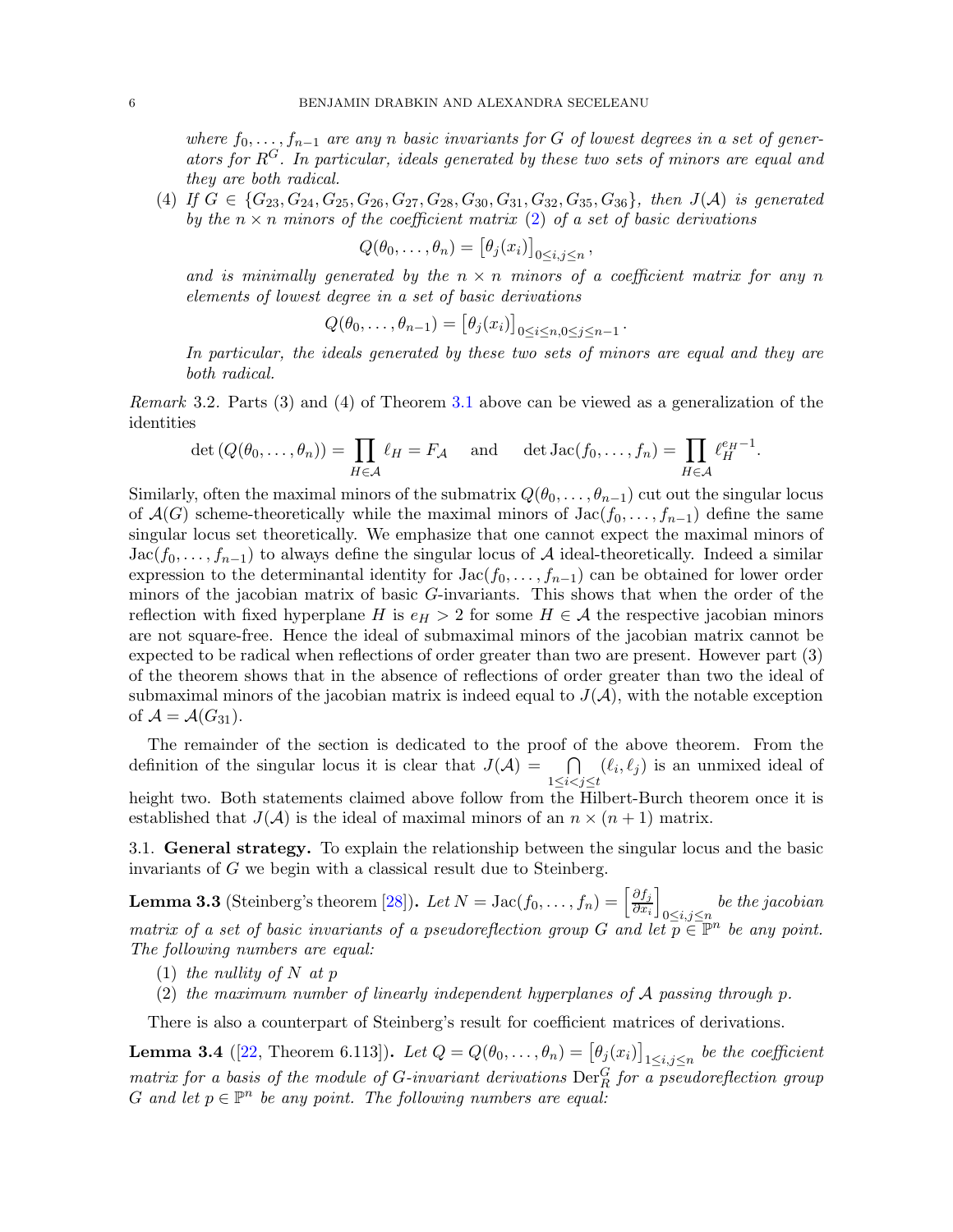- $(1)$  the nullity of Q at p
- (2) the maximum number of linearly independent hyperplanes of  $\mathcal A$  passing through p.

The previous results suffice to establish one containment of the identities in parts (3) and (4) of Theorem [3.1.](#page-4-1)

<span id="page-6-0"></span>**Corollary 3.5.** Let  $f_0, \ldots, f_n \in \mathbb{R}^G$  be a set of basic invariants of an irreducible reflection group  $G \subseteq \text{PGL}_n(\mathbb{C})$  with jacobian matrix  $N = \text{Jac}(f_0, \ldots, f_n)$  and let M be the  $(n+1) \times n$ submatrix  $M = \text{Jac}(f_{i_0}, \ldots, f_{i_{n-1}})$  for some  $0 \leq i_0 < i_1 < \ldots < i_{n-1}$ . Then the ideals of  $n \times n$ minors of M and N, denoted by  $I_n(M)$  and  $I_n(N)$  respectively, and the defining ideal of the singular locus of A are related by

$$
I_n(M) \subseteq \sqrt{I_n(N)} = J(\mathcal{A}).
$$

Further let  $\theta_0, \ldots \theta_n$  be a basis for  $\mathrm{Der}^G_R$  with coefficient matrix  $Q = Q(\theta_0, \ldots, \theta_n)$  $\left[\theta_j(x_i)\right]_{1\leq i,j\leq n}$  and let C be the  $(n+1) \times n$  submatrix  $C = Q(\theta_{i_0},\ldots,\theta_{i_{n-1}})$  for indices  $0 \leq i_0 < \overline{i_1} < \ldots < i_{n-1}$ . Then the ideals of  $n \times n$  minors of Q and C, denoted by  $I_n(Q)$  and  $I_n(C)$  respectively, and the defining ideal of the singular locus of A are related by

$$
I_n(C) \subseteq \sqrt{I_n(Q)} = J(\mathcal{A}).
$$

Proof. For the claimed equality, it suffices to argue at the level of the respective varieties that  $V(I_n(N)) = V(J(\mathcal{A})) = V(I_n(Q))$ . Using the relationship between the rank and nullity, Lemmas [3.3](#page-5-0) translates as follows

$$
V(I_n(M)) = \{p \in \mathbb{P}^n \mid \text{rank of } N \text{ at } p \text{ is at most } n - 1\}
$$
  
=  $\{p \in \mathbb{P}^n \mid \text{nullity of } N \text{ at } p \text{ is at least } 2\}$   
=  $\{p \in \mathbb{P}^n \mid \text{at least } 2 \text{ hyperplanes of } A \text{ pass through } p\}$   
=  $V(J(A)).$ 

The same proof applies to show  $V(J(\mathcal{A})) = V(I_N(Q))$  using Lemma [3.4.](#page-5-1) Lastly, the containments  $I_n(M) \subseteq I_n(N) \subseteq \sqrt{I_n(N)}$  and  $I_n(C) \subseteq I_n(Q) \subseteq \sqrt{I_n(Q)}$  complete the proof of the claim.  $\Box$ 

The general strategy of showing that equality holds in the above containments is given by the following result.

<span id="page-6-2"></span>**Lemma 3.6** ([\[11,](#page-25-15) Lemma 8]). Let  $I \subseteq J$  be two unmixed ideals having the same height. Then  $I = J$  if and only if I and J have the same multiplicity.

We shall apply this for the ideals satisfying the containments

$$
I_n(Q(\theta_0,\ldots,\theta_{n-1})) \subseteq J(\mathcal{A})
$$
 and  $I_n(\text{Jac}(f_0,\ldots,f_{n-1})) \subseteq J(\mathcal{A})$ 

of Corollary [3.5.](#page-6-0) Since  $J(A)$  is a union of linear subspaces of  $\mathbb{P}^n$ , the multiplicity  $e(R/J(A))$ is simply the number of these linear spaces, i.e. the number of codimension two flats in the intersection lattice  $\mathcal{L}(\mathcal{A})$ . The following lemma will provide to be the crucial ingredient in computing the multiplicities of  $I_n(Q(\theta_0, \ldots, \theta_{n-1}))$  and  $I_n(\text{Jac}(f_0, \ldots, f_{n-1}))$ , which only depend on the degrees of  $\theta_0, \ldots, \theta_{n-1}$  and  $f_0, \ldots, f_{n-1}$  respectively.

<span id="page-6-1"></span>**Lemma 3.7.** Suppose M is an  $n \times (n + 1)$  matrix with homogeneous entries of degree  $e_i$ in row i and set  $s = \sum_{i=1}^n e_i$ . If  $\mathrm{ht}(I_n(M)) = 2$ , then the multiplicity of  $R/(I_n(M))$  is  $e(R/I_n(M)) = \sum_{i=1}^n {\binom{s+e_i}{2}} - (n+1)\binom{s}{2}$  $_{2}^{s}$ ).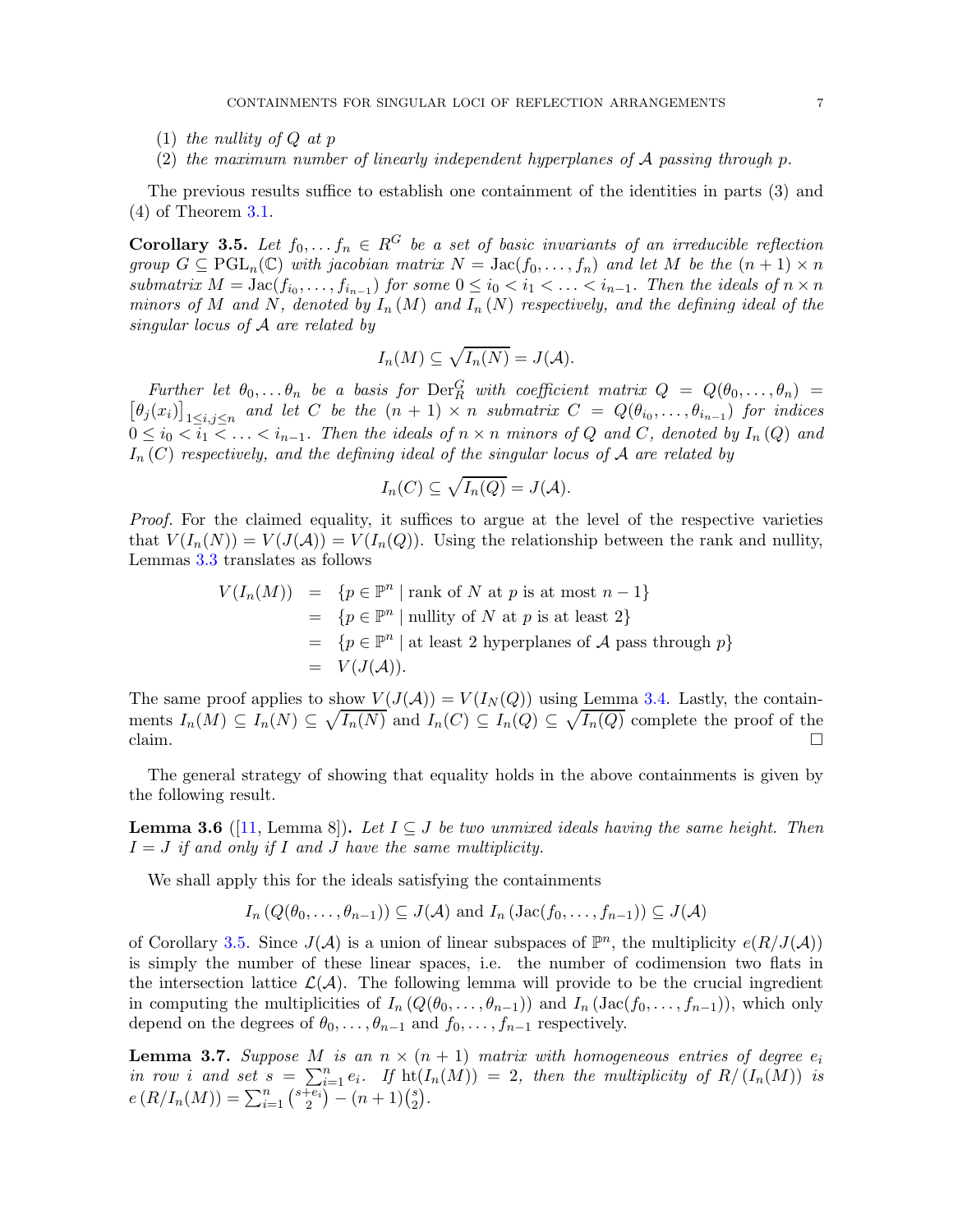*Proof.* By the Hilbert-Burch theorem, the graded minimal free resolution of  $R/I_n(M)$  is

$$
0 \longrightarrow \bigoplus_{i=1}^{n} R(-s - e_i) \xrightarrow{M} R^{n+1}(-s) \longrightarrow R \longrightarrow R/I_n(M) \longrightarrow 0.
$$

It follows that there is an equality of Hilbert series

$$
HS(R/I_n(M)) = HS(R) - HS(R^{n+1}(-s)) + HS(\bigoplus_{i=1}^n R(-s - e_i)).
$$

Thus we deduce that

$$
HS(R/I_n(M)) = \frac{1}{(1-t)^{n+1}} - (n+1)\frac{t^s}{(1-t)^{n+1}} + \sum_{i=1}^n \frac{t^{s+e_i}}{(1-t)^{n+1}}.
$$

Since dim  $(R/I_n(M)) = n - 1$ , it follows that  $HS(R/I_n(M)) = \frac{h(t)}{(1-t)^{n-1}}$  for some polynomial  $h(t)$ . Thus it follows that

$$
\frac{h(t)}{(1-t)^{n+1}} = \frac{1}{(1-t)^{n+1}} - (n+1)\frac{t^s}{(1-t)^{n+1}} + \sum_{i=1}^n \frac{t^{s+e_i}}{(1-t)^{n+1}}
$$

whence  $(1-t)^2h(t) = 1 - (n+1)t^s + \sum_{i=1}^n t^{s+e_i}$ . Differentiating twice with respect to t and evaluating at  $t = 1$  yields  $e(R/I_n(M)) = h(1) = \sum_{i=1}^n {s+e_i \choose 2}$  $\binom{+e_i}{2} - (n+1)\binom{s}{2}$  $_{2}^{s}$ ), proving the lemma.

3.2. Infinite families. Next we proceed to a case by case analysis of the groups in the Shephard-Todd classification, with the goal of proving Theorem [3.1](#page-4-1) in each case. To begin, we treat the infinite family in the Shephard-Todd classification, namely the groups  $G(m, p, n)$ parametrized by triples of positive integers  $m, n, p \in \mathbb{N}$  with p | m. The group  $G(m, p, n)$  is the semidirect product of the abelian group of order  $mn/p$  whose elements are  $(\xi^{a_1}, \xi^{a_2}, \ldots, \xi^{a_n}),$ with  $\xi$  is a primitive m-th root of unity and  $\sum a_i \equiv 0 \pmod{p}$ , by the symmetric group acting by permutations of the coordinates.

The reflection arrangement  $\mathcal{A}(G(m, m, n))$  consists of the hyperplanes defined by polynomials of the form  $x_i - \xi x_j$ , where  $\xi$  is a primitive m-th root of unity and  $1 \leq i, j \leq n$ . The reflection arrangement  $\mathcal{A}(G(m,1,n))$  consists of the arrangement  $\mathcal{A}(G(m,m,n))$  along with the coordinate hyperplanes defined by  $x_i$  where  $1 \leq i \leq n$ .

If  $m = 1$  then the only irreducible groups in this family are the symmetric groups  $A_n =$  $G(1, 1, n + 1)$ . We treat the case of the symmetric group separately since, unlike the other irreducible complex reflection groups, the rank of these groups is smaller than the dimension of the space they naturally act on.

<span id="page-7-0"></span>**Proposition 3.8** (Symmetric groups). Let  $G = A_n$  and consider the following matrices

$$
M = \begin{pmatrix} 1 & x_0 & x_0^2 & \cdots & x_0^{n-1} \\ \vdots & & & \vdots \\ 1 & x_n & x_n^2 & \cdots & x_n^{n-1} \end{pmatrix}, M' = \begin{pmatrix} x_1 - x_0 & x_1^2 - x_0^2 & \cdots & x_1^{n-1} - x_0^{n-1} \\ \vdots & & & \vdots \\ x_n - x_0 & x_n^2 - x_0^2 & \cdots & x_n^{n-1} - x_0^{n-1} \end{pmatrix}.
$$

Then the reduced singular locus of  $A(A_n)$  is defined by

$$
J(\mathcal{A}(A_n)) = I_n(M) = I_{n-1}(M') = \left(\prod_{0 \le i < j \le n, i, j \neq s} (x_i - x_j) \mid 1 \le s \le n\right).
$$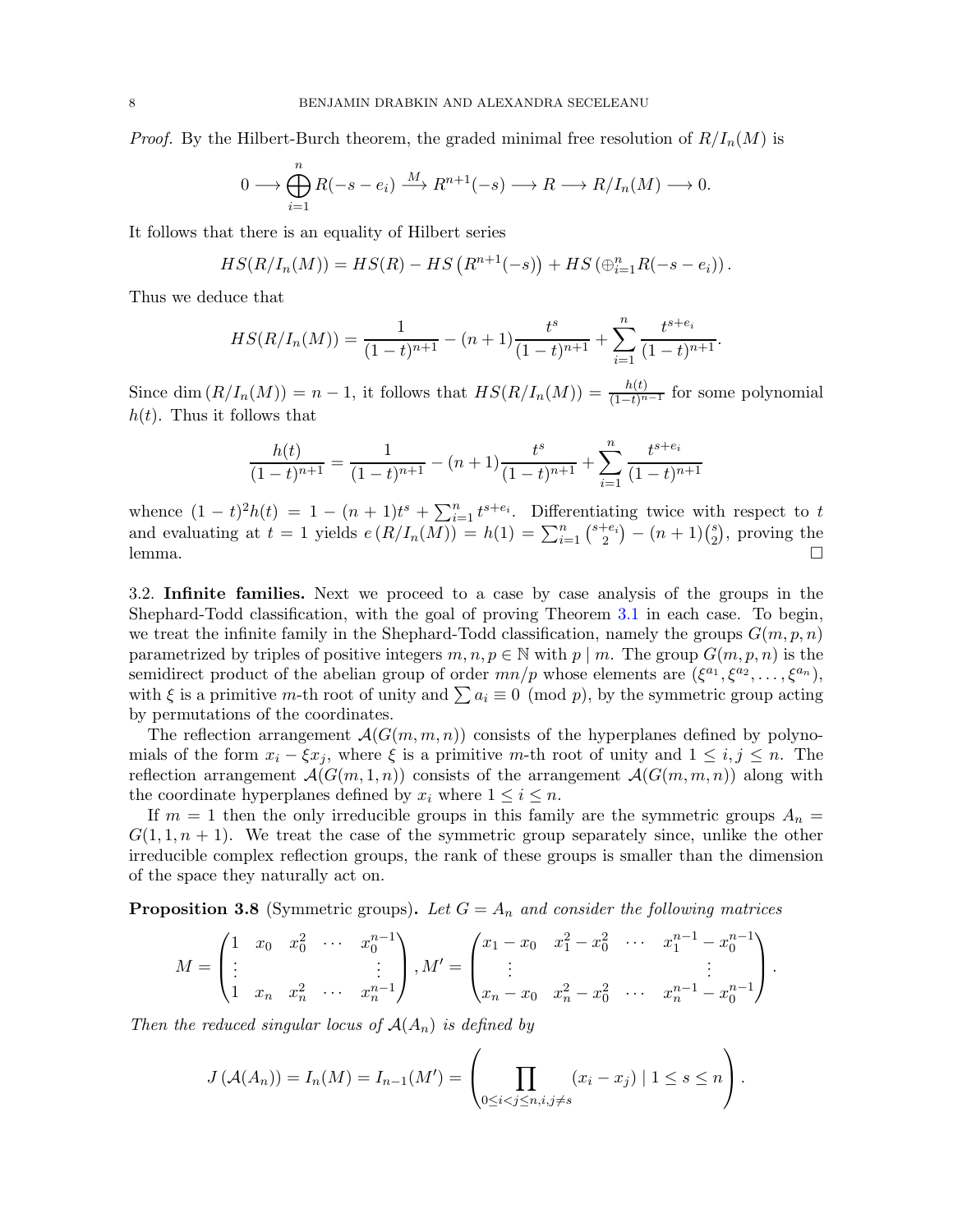*Proof.* The group  $A_n$  is the symmetric group on  $n + 1$  elements (which has rank n), whence

$$
\mathcal{A}(A_n) = V \left( \prod_{0 \le i < j \le n} (x_i - x_j) \right)
$$

and the basic invariants for this group can be taken to be  $f_i = x_0^i + x_1^i + \cdots + x_n^i$  with  $1 \leq i \leq n+1$ . Let  $J = J(\mathcal{A}_n)$ . The matrix M considered in this proposition is the jacobian matrix of the lowest degree  $n + 1$  basic invariants, so the containment  $I_n(M) \subseteq J$  follows from Corollary [3.5.](#page-6-0) The  $n \times n$  minors of M obtained by removing one column at a time are Vandermonde matrices leading to the description

$$
I_n(M) = \left(\prod_{0 \le i < j \le n, i, j \neq s} (x_i - x_j) \mid 1 \le s \le n\right).
$$

Since  $M'$  is obtained from  $M$  by elementary column operations followed by removing a row and column which are unit vectors, we have the identity  $I_n(M) = I_{n-1}(M')$ , which yields the containment  $I_n(M) = I_{n-1}(M') \subseteq J$ . To see that the containment is truly an equality, we note that Lemma [3.7](#page-6-1) with  $e_1 = 1, ..., e_{n-1} = n-1$  and  $s = \binom{n}{2}$  $n \choose 2$  yields

$$
e(R/I_n(M')) = \sum_{i=1}^{n-1} {s+i \choose 2} - (n+1){s \choose 2} = \sum_{i=1}^{n-1} \left({s+i \choose 2} - {s \choose 2}\right) - {s \choose 2}
$$
  

$$
= \sum_{i=1}^{n-1} \frac{i(2s+i-1)}{2} - {s \choose 2} = s^2 + \frac{\sum_{i=1}^{n-1} i^2}{2} - \frac{s}{2} - {s \choose 2}
$$
  

$$
= \frac{s^2}{2} + \frac{(n-1)n(2n-1)}{12} = \frac{(n-1)n(n+1)(3n-2)}{24}.
$$

The equality

$$
I_n(M) = J = \bigcap_{i \neq j, k \neq l, |\{i, j, k, l\}| \ge 3} (x_i - x_j, x_k - x_l)
$$

follows from Lemma [3.6](#page-6-2) by observing that the number of linear associated primes of J, namely Ass(J) =  $\{(x_i - x_j, x_k - x_l) | \{i, j, k, l\} \geq 3, i \neq j, k \neq l\}$  can be counted as follows. For each (unordered) set of four distinct indices  $\{i, j, k, l\}$  we can form 3 distinct ideals in Ass(J), namely  $(x_i - x_j, x_k - x_l), (x_i - x_k, x_j - x_l), (x_i - x_l, x_j - x_k)$ . For each set of three distinct indices  $\{i, j, k\}$  we can form only one ideal in Ass(J) since by repeating any of the indices we get the same ideal  $(x_i - x_j, x_i - x_k) = (x_i - x_j, x_k - x_j) = (x_i - x_k, x_j - x_k)$ . Thus

$$
e(R/J) = 3\binom{n+1}{4} + \binom{n+1}{3}
$$
  
= 
$$
\frac{(n+1)n(n-1)(n-2)}{8} + \frac{(n+1)n(n-1)}{6}
$$
  
= 
$$
\frac{(n+1)n(n-1)(3n-2)}{24}.
$$

 $\Box$ 

We now turn our attention to the other irreducible groups in the infinite family of the Shephard-Todd clasification. Consider now  $m \geq 2$  and focus on two subfamilies, namely the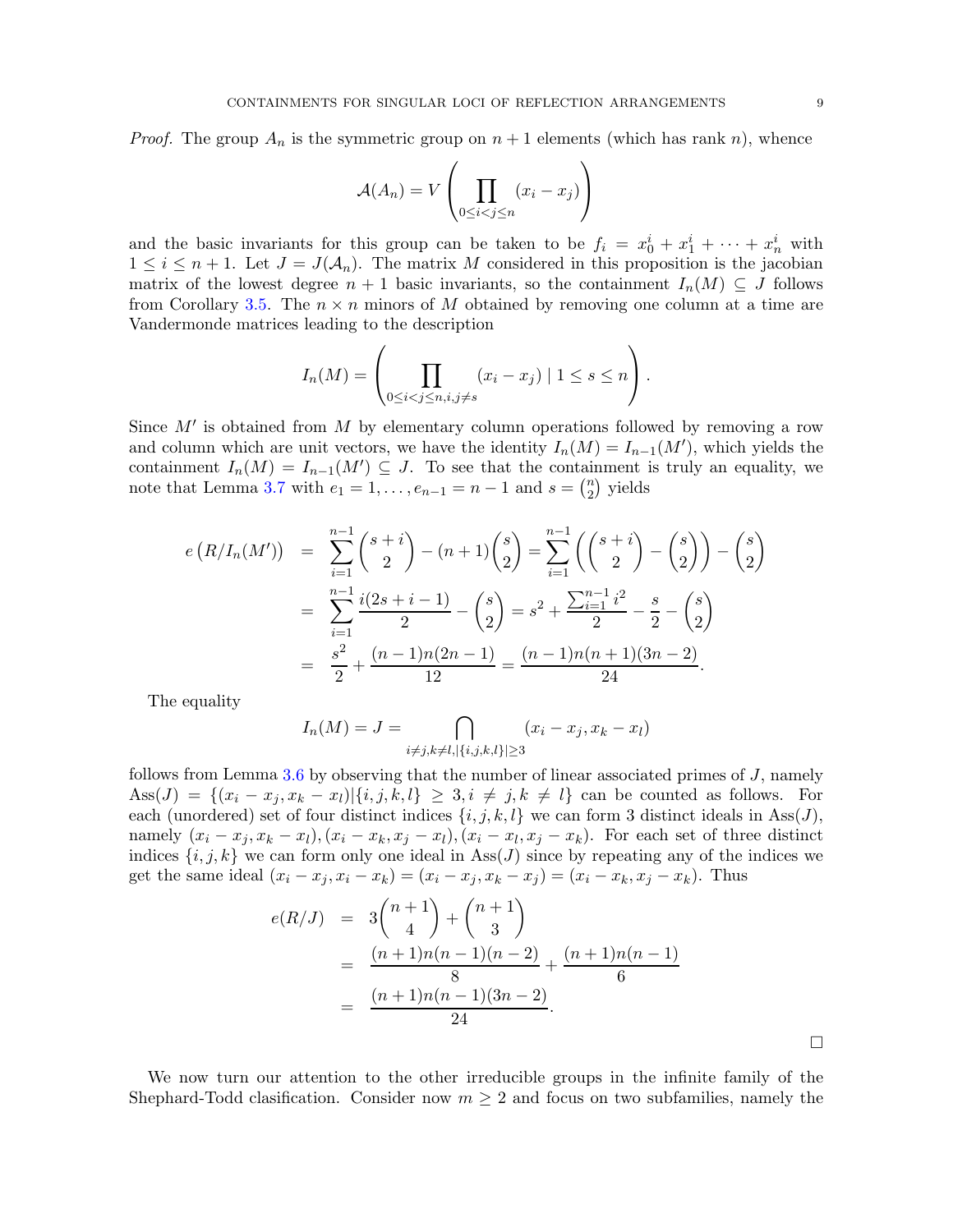*monomial groups*  $G(m, m, n+1)$  and the full monomial groups  $G(m, 1, n+1)$  with corresponding hyperplane arrangements

$$
\mathcal{A}(G(m,1,n+1)) = V\left(x_0 \cdots x_n \cdot \prod_{0 \le i < j \le n} (x_i^m - x_j^m)\right)
$$
\n
$$
\mathcal{A}(G(m,m,n+1)) = V\left(\prod_{0 \le i < j \le n} (x_i^m - x_j^m)\right).
$$

If  $p < m$  then  $\mathcal{A}(G(m, p, n+1) = \mathcal{A}(G(m, 1, n+1)$  by [\[22,](#page-25-10) p. 247], so in fact the two classes of hyperplane arrangements describes above exhaust all the reflection arrangements coming from this infinite family. We now describe the equations of the singular locus for each of them.

<span id="page-9-0"></span>**Proposition 3.9** (Monomial groups). Let  $G = G(m, m, n + 1)$  with  $m \geq 2$  and consider

$$
M = \begin{pmatrix} x_1 x_2 \cdots x_n & x_0^{m-1} & x_0^{2m-1} & \cdots & x_0^{(n-1)m-1} \\ \vdots & \vdots & \vdots & & \vdots \\ x_0 x_1 \cdots x_{n-1} & x_n^{m-1} & x_n^{2m-1} & \cdots & x_n^{(n-1)m-1} \end{pmatrix}.
$$

Then the reduced singular locus of  $A(G(m, m, n + 1))$  is defined by

$$
J\left(\mathcal{A}(G(m,m,n+1))\right) = I_n(M) = \left(x_s \prod_{i,j \neq s, i \neq j} (x_i^m - x_j^m) \mid 0 \leq s \leq n\right).
$$

*Proof.* The basic invariants for the group  $G(m, m, n)$  are the elementary symmetric polynomials in  $x_i^m$ ,  $f_d = \sum_{i=0}^n x_i^{md}$  with  $d = 1, \ldots, n$ , as well as  $f_0 = x_0 \cdots x_n$ . One sees at once that M is the Jacobian matrix of the invariant polynomials  $f_0, \ldots, f_{n-2}, f_{n-1}, f_n$ .

Consider the submatrix of M obtained by removing the  $(s + 1)$ -st row corresponding to the variable  $x_s$ . Multiplying the *i*-th row of this matrix by  $x_{i-1}$  if  $i \leq s$  and by  $x_i$  if  $i > s$  followed by dividing the first column by  $x_0 \cdots \hat{x}_s \cdots x_n$  results in the following matrix having the same determinant

$$
M' = \begin{pmatrix} x_s & x_0^m & x_0^{2m} & \dots & x_0^{(n-1)m} \\ \vdots & & & \vdots \\ x_s & x_n^m & x_n^{2m} & \dots & x_n^{(n-1)m} \end{pmatrix}.
$$

Therefore

$$
I_n(M) = \left(x_s \prod_{i,j \neq s, i \neq j} (x_i^m - x_j^m) \mid 0 \leq s \leq n\right).
$$

Let  $J = J(A(G(m, m, n)))$ , and let P be an associated prime of J. Then either P =  $(x_a - \xi x_b, x_c - \sigma x_d)$  where  $\{a, b\} \neq \{c, d\}$  and  $\xi, \sigma$  are m-th roots of unity, or  $P = (x_a, x_b)$  for some  $a \neq b$ . Counting these primes it follows that

$$
e(R/J) = m^2 \left( {n+1 \choose 3} + 3 {n+1 \choose 4} \right) + {n+1 \choose 2}
$$
  
= 
$$
\frac{m^2 n^4}{8} - \frac{m^2 n^3}{12} - \frac{m^2 n^2}{8} + \frac{m^2 n}{12} + \frac{n^2}{2} + \frac{n}{2}.
$$

On the other hand, by Lemma [3.7](#page-6-1) with

$$
s = m(1 + \dots + (n - 1)) - (n - 1) + n = \frac{mn(n - 1)}{2} + 1,
$$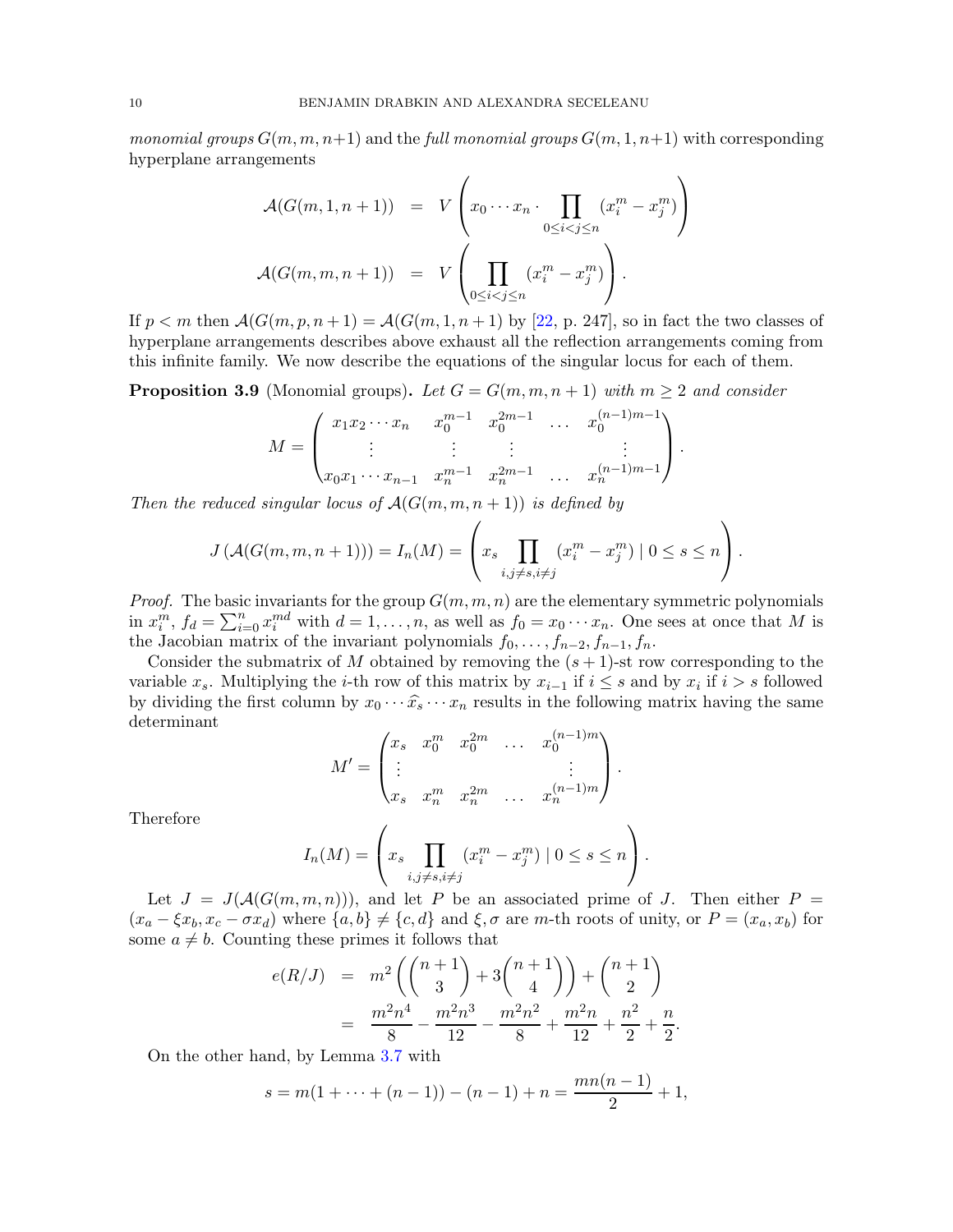it follows that

$$
e(R/I_n(M)) = {n + \frac{mn(n-1)}{2} + 1 \choose 2} + \sum_{i=1}^{n-1} {im + \frac{mn(n-1)}{2} \choose 2} - (n+1) \left(\frac{mn(n-1)}{2} + 1\right), \text{ so}
$$

$$
e(R/I_n(M)) = \frac{m^2 n^4}{8} - \frac{m^2 n^3}{12} - \frac{m^2 n^2}{8} + \frac{m^2 n}{12} + \frac{n^2}{2} + \frac{n}{2}.
$$

Thus  $J(A(G(m, m, n))) = I_n(M)$  by Lemma [3.6](#page-6-2) and this ideal is defined by the equations  $(3.9)$ .

<span id="page-10-0"></span>**Proposition 3.10** (Full monomial groups). Let  $G = G(m, 1, n + 1)$  with  $m \geq 2$  and consider the matrix

$$
M = \begin{pmatrix} x_0 & x_0^{m+1} & x_0^{2m+1} & \cdots & x_0^{(n-1)m+1} \\ \vdots & \vdots & \vdots & & \vdots \\ x_n & x_n^{m+1} & x_n^{2m+1} & \cdots & x_n^{(n-1)m+1} \end{pmatrix}.
$$

Then the reduced singular locus of  $\mathcal{A}(G(m, 1, n+1))$  is defined by

$$
J\left(\mathcal{A}(G(m,1,n+1))\right) = I_n(M) = \left(x_0x_1\cdots\widehat{x}_s\cdots x_n \prod_{i,j\neq s, i\neq j} (x_i^m - x_j^m) \mid 0 \leq s \leq n\right).
$$

*Proof.* The basic invariants for  $G(m, 1, n + 1)$  are the elementary symmetric polynomials in  $x_i^m$ ,  $f_d = \sum_{i=0}^n x_i^{md}$  with  $d = 1, \ldots, n$ , as well as  $f_0 = (x_0 \cdots x_n)^m$ . One sees that the Jacobian matrix of the invariant polynomials  $f_1, \ldots, f_n$  is

$$
M' = \text{Jac}(f_1, \dots, f_n) = \begin{pmatrix} x_0^{m-1} & x_0^{2m-1} & \cdots & x_0^{nm-1} \\ x_1^{m-1} & x_1^{2m-1} & \cdots & x_1^{nm-1} \\ \vdots & \vdots & & \vdots \\ x_n^{m-1} & x_n^{2m-1} & \cdots & x_n^{nm-1} \end{pmatrix}.
$$

Factoring out one variable from each row of a maximal minor of M yields a Vandermonde determinant, hence we deduce

$$
I_n(M) = \left(x_0x_1\cdots\widehat{x}_s\cdots x_n \prod_{i,j\neq s, i\neq j} (x_i^m - x_j^m) \mid 0 \leq s \leq n\right).
$$

Similarly, factoring out the  $(m - 1)$ -st power of a variable from each row of a maximal minor of M′ yields a Vandermonde determinant, hence we deduce

$$
I_n(M') = \left( x_0^{m-1} x_1^{m-1} \cdots \widehat{x_s^{m-1}} \cdots x_n^{m-1} \prod_{i,j \neq s, i \neq j} (x_i^m - x_j^m) \mid 0 \leq s \leq n \right).
$$

This yields the containment  $I_n(M) \subseteq \sqrt{I_n(M')} = J(\mathcal{A}(G(m, 1, n+1)),$  where the last equality is given by Corollary [3.5.](#page-6-0)

Let  $J = J(G(m, 1, n+1))$ , and let P be an associated prime of J. Then either  $P = (x_a, x_b)$ ,  $P = (x_a, x_c - \sigma x_d)$ , or  $P = (x_a - \xi x_b, x_c - \sigma x_d)$  where  $\{a, b\} \neq \{c, d\}$  and  $\xi, \sigma$  are m-th roots of unity. There are  $\binom{n+1}{2}$  $\binom{+1}{2}$  primes of the form  $P = (x_a, x_b), m(n + 1) \binom{n}{2}$  $\binom{n}{2}$  primes of the form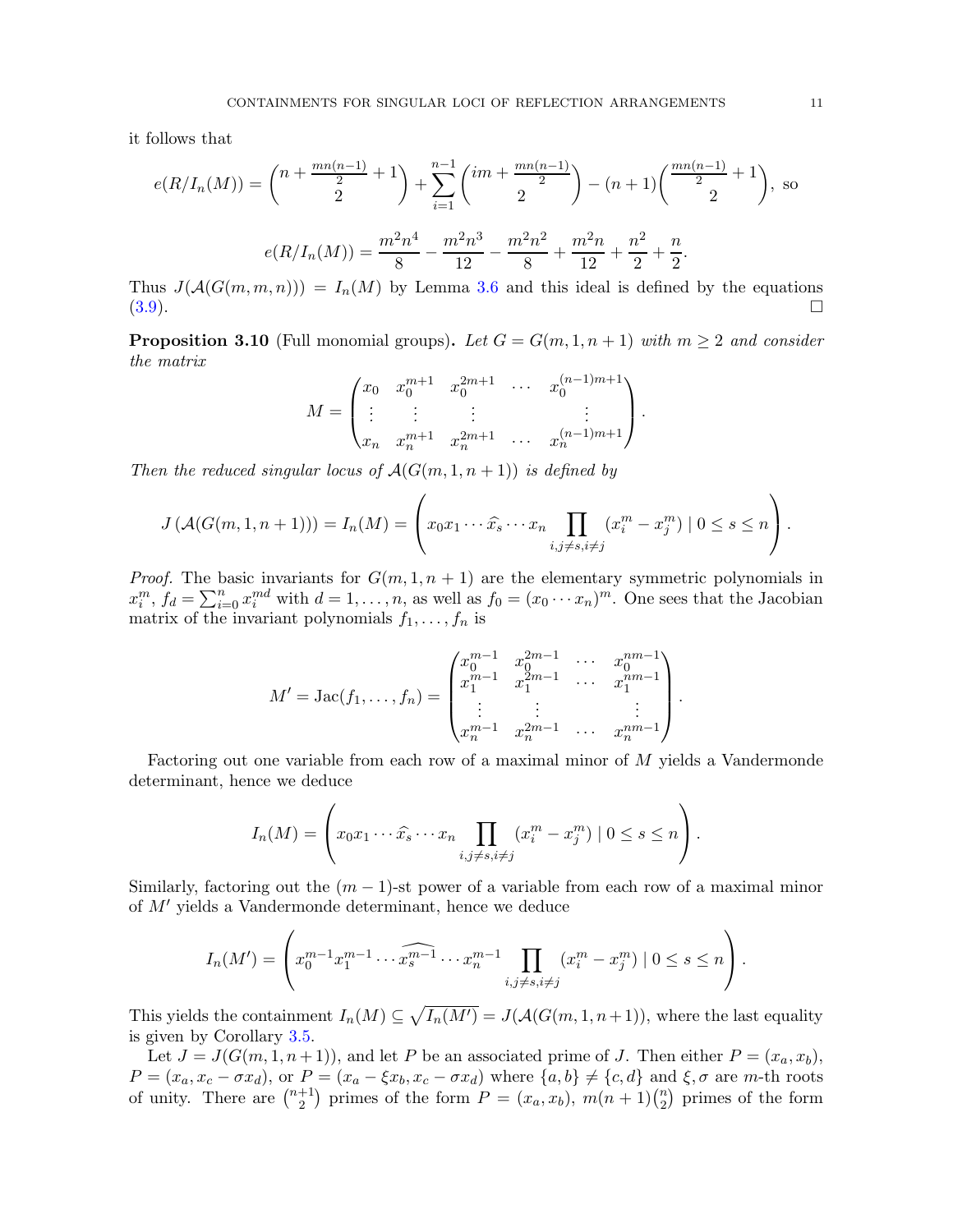$(x_a, x_c - \sigma x_d)$ , and  $3m^2\binom{n+1}{4}$  $\binom{+1}{4} + m^2 \binom{n+1}{3}$ <sup>+1</sup>) primes of the form  $P = (x_a - \xi x_b, x_c - \sigma x_d)$ . Thus

$$
e(R/J) = {n+1 \choose 2} + m(n+1){n \choose 2} + 3m^2 {n+1 \choose 4} + m^2 {n+1 \choose 3}
$$
  
= 
$$
\frac{m^2n^4}{8} - \frac{m^2n^3}{12} - \frac{m^2n^2}{8} + \frac{m^2n}{12} + \frac{mn^3}{2} - \frac{mn}{2} + \frac{n^2}{2} + \frac{n}{2}.
$$

On the other hand, by Lemma [3.7](#page-6-1) with  $s = 1 + m(1 + \cdots + (n-1) + (n-1) = \frac{mn(n-1)}{2} + n$ it follows that

$$
e(R/I_n(M)) = {1 + n + \frac{nm(n-1)}{2} \choose 2} + \sum_{i=1}^{n-1} {1 + n + im + \frac{nm(n-1)}{2} \choose 2} + {n + \frac{nm(n-1)}{2} \choose 2}
$$

and a computation shows  $e(R/I_n(M)) = e(R/J)$ . The equality  $J = I_n(M)$  now follows from Lemma [3.6.](#page-6-2)

3.3. Sporadic groups. Finally we consider the sporadic irreducible complex pseudoreflection groups.

<span id="page-11-0"></span>**Proposition 3.11.** If G is one of the pseudoreflection groups numbered  $G_{23}$ ,  $G_{24}$ ,  $G_{27}$ ,  $G_{28}$ ,  $G_{29}, G_{30}, G_{33}, G_{34}, G_{35}, G_{36}, G_{37}$  in the Shephard-Todd classification then  $J(A(G)) = I_n(M)$ , where  $M = \text{Jac}(f_0, \ldots, f_{n-1})$  is the jacobian matrix of the  $n = \text{rank}(G) - 1$  basic invariants of lowest degree for G.

If G is one of the pseudoreflection groups numbered  $G_{23}$ ,  $G_{25}$ ,  $G_{26}$ ,  $G_{28}$ ,  $G_{30}$ ,  $G_{31}$ ,  $G_{32}$ ,  $G_{35}$ ,  $G_{36}$ ,  $G_{37}$  in the Shephard-Todd classification then  $J(\mathcal{A}(G)) = I_n(Q)$ , where  $Q = Q(\theta_0, \ldots, \theta_{n-1})$ is the coefficient matrix of the  $n = \text{rank}(G) - 1$  basic derivations of lowest degree for G.

Moreover, if G is one of the pseudoreflection groups numbered  $G_{23}$ ,  $G_{28}$ ,  $G_{30}$ ,  $G_{35}$ ,  $G_{36}$ ,  $G_{37}$ then

$$
I_n(\operatorname{Jac}(f_0,\ldots,f_n))=I_n(M)=I_n(Q)=I_n(Q(\theta_0,\ldots,\theta_n)).
$$

*Proof.* Let  $J = J(\mathcal{A}(G))$ . By Corollary [3.5](#page-6-0) we have  $I_n(M) \subseteq J$  and  $I_n(Q) \subseteq J$ . The Hilbert-Burch theorem and the definition respectively yield that  $I_n(M), I_n(Q)$  and J are unmixed ideals of the same height. Thus by Lemma [3.6](#page-6-2) it suffices to show that the multiplicities agree, i.e. either  $e(R/J) = e(R/I_n(M))$  or  $e(R/J) = e(R/I_n(Q))$  depending on the group. The multiplicity  $e(R/J)$  is the number of flats of codimension two in the intersection lattice of  $\mathcal{A}(G)$ , which can be deduced from [\[22,](#page-25-10) Tables C.5–C.23]. Moreover Table B.1 in [\[22\]](#page-25-10) contains information regarding the exponents and coexponents of each irreducible complex reflection group as rendered below. Lemma [3.7](#page-6-1) allows to compute the multiplicities  $e(R/I_n(M))$  and  $e(R/I_n(Q))$  in terms of the exponents deg( $f_i$ )−1 and coexponents deg( $\theta_i$ )−1 for G, which are the degrees of the polynomials in each column of  $M$  and  $Q$  respectively. We use the symbol  $-$ "— to indicate that the exponents and coexponents coincide for a specific group. These considerations yield the following data, where the columns labeled  $e_M, e_Q$  record  $e(R/I_n(M))$ and  $e(R/I_n(Q))$  respectively.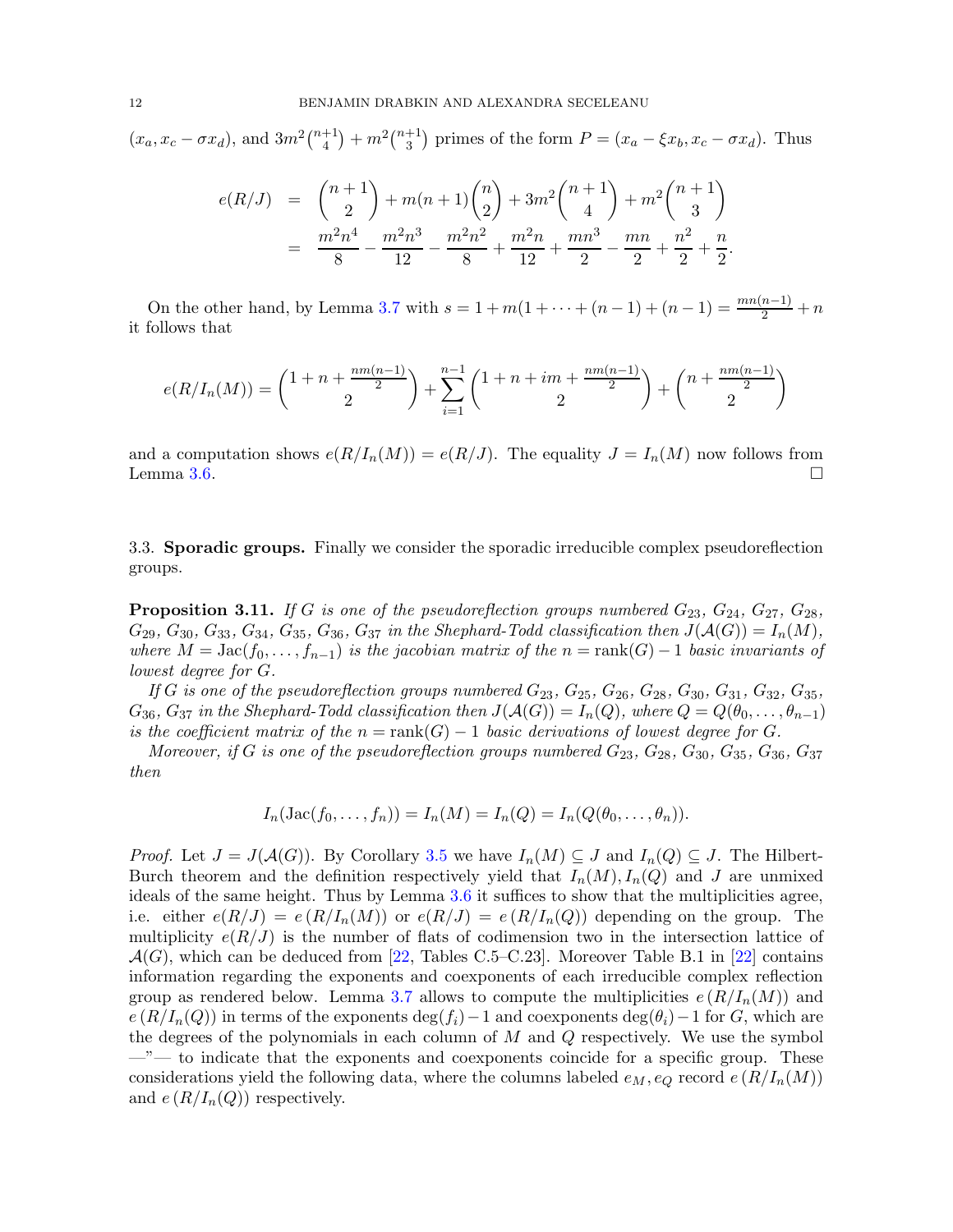| Group    | Exponents                    | Coexponents           | $e_M$ | $e_Q$ | e(R/J) |
|----------|------------------------------|-----------------------|-------|-------|--------|
| $G_{23}$ | 1, 5, 9                      | $\cdot$               | 31    | 31    | 31     |
| $G_{24}$ | 3, 5, 13                     | 1, 9, 11              | 49    | 91    | 49     |
| $G_{25}$ | 5, 8, 11                     | 1, 4, 7               | 129   | 21    | 21     |
| $G_{26}$ | 5, 11, 17                    | 1, 7, 13              | 201   | 57    | 57     |
| $G_{27}$ | 5, 11, 29                    | 1, 19, 25             | 201   | 381   | 201    |
| $G_{28}$ | 1, 5, 7, 11                  | $\cdot$               | 122   | 122   | 122    |
| $G_{29}$ | 3, 7, 11, 19                 | 1, 9, 13, 17          | 310   | 390   | 310    |
| $G_{30}$ | 1, 11, 19, 29                | $-$ " $-$             | 722   | 722   | 722    |
| $G_{31}$ | 7, 11, 19, 23                | 1, 13, 17, 29         | 950   | 710   | 710    |
| $G_{32}$ | 11, 17, 23, 29               | 1, 7, 13, 19          | 1770  | 330   | 330    |
| $G_{33}$ | 3, 5, 9, 11, 17              | 1, 7, 9, 13, 15       | 510   | 600   | 510    |
| $G_{34}$ | 5, 11, 17, 23, 29, 41        | 1, 13, 19, 25, 31, 37 | 4515  | 5019  | 4145   |
| $G_{35}$ | 1, 4, 5, 7, 8, 11            | $\cdots$              | 390   | 390   | 390    |
| $G_{36}$ | 1, 5, 7, 9, 11, 13, 17       | 22                    | 1281  | 1281  | 1281   |
| $G_{37}$ | 1, 7, 11, 13, 17, 19, 23, 29 | "                     | 4900  | 4900  | 4900   |

One can now check the ideal equalities in the first two claims follow from the equality of the respective multiplicities. The last claim follows from the first two claims and the containments in Corollary [3.5.](#page-6-0)

Remark 3.12. Two particular cases of the previous proposition have already appeared in the literature, namely the equations of the singular points for the arrangements corresponding to  $G_{24}$  and  $G_{27}$  are determined in [\[2\]](#page-25-0).

From the previous results we assemble the proof of Theorem [3.1:](#page-4-1)

<span id="page-12-1"></span>(3)

<span id="page-12-0"></span>*Proof of Theorem [3.1.](#page-4-1)* Follows from Propositions [3.8,](#page-7-0) [3.9,](#page-9-0) [3.10,](#page-10-0) [3.11](#page-11-0) and the Hilbert-Burch theorem  $[10,$  Theorem 20.15].

# 4. Associated primes and localization

Our goal in the next section will be to consider the containment  $J^{(3)} \subseteq J^2$  for ideals  $J = J(A)$ defining the singular locus of a reflection arrangement  $A$ . This task is facilitated by the main results of this section: the determination of the associated primes of  $J^2$  and a description of a notion of localization for hyperplane arrangements.

4.1. Localization of hyperplane arrangements. In proving containments and noncontainments of powers and symbolic powers of ideals, it can be helpful to consider localizations of those powers. This section describes ways in which information about the structure of an arrangement transfers to information about the various localizations of ideals arising from it.

**Definition 4.1.** Given a flat X in an arrangement A, the *localization* of A at X is the hyperplane arrangement  $\mathcal{A}_X = \{H \in \mathcal{A} \mid H \supseteq X\}.$ 

A hyperplane arrangement A is termed central if  $\bigcap_{H\in\mathcal{A}}(\ell_H)\neq(0)$ . Notice that the localization  $A_X$  is a central arrangement because  $\bigcap_{H \in \mathcal{A}} H = X$ . The rank of a hyperplane arrangement  $A$ , rank $(A)$ , is the dimension of the space spanned by the normals to the hyperplanes in A. We say that A is *essential* if the rank of A is equal to the vector space dimension of the ambient space. However, if  $\mathcal A$  is central with  $\bigcap_{H\in\mathcal A}H=X$ , then  $\text{rank}(\mathcal A)=\text{codim}(X)$ , so A is not essential. Take Y to be a complementary space in  $\mathbb{P}^n$  to X, for example,  $Y = \{v \in \mathbb{P}^n \mid \langle v, x \rangle = 0, \forall x \in X\}.$  Since we have  $\operatorname{codim}_Y (H \cap Y) = 1$  for all  $H \in \mathcal{A}_X$ ,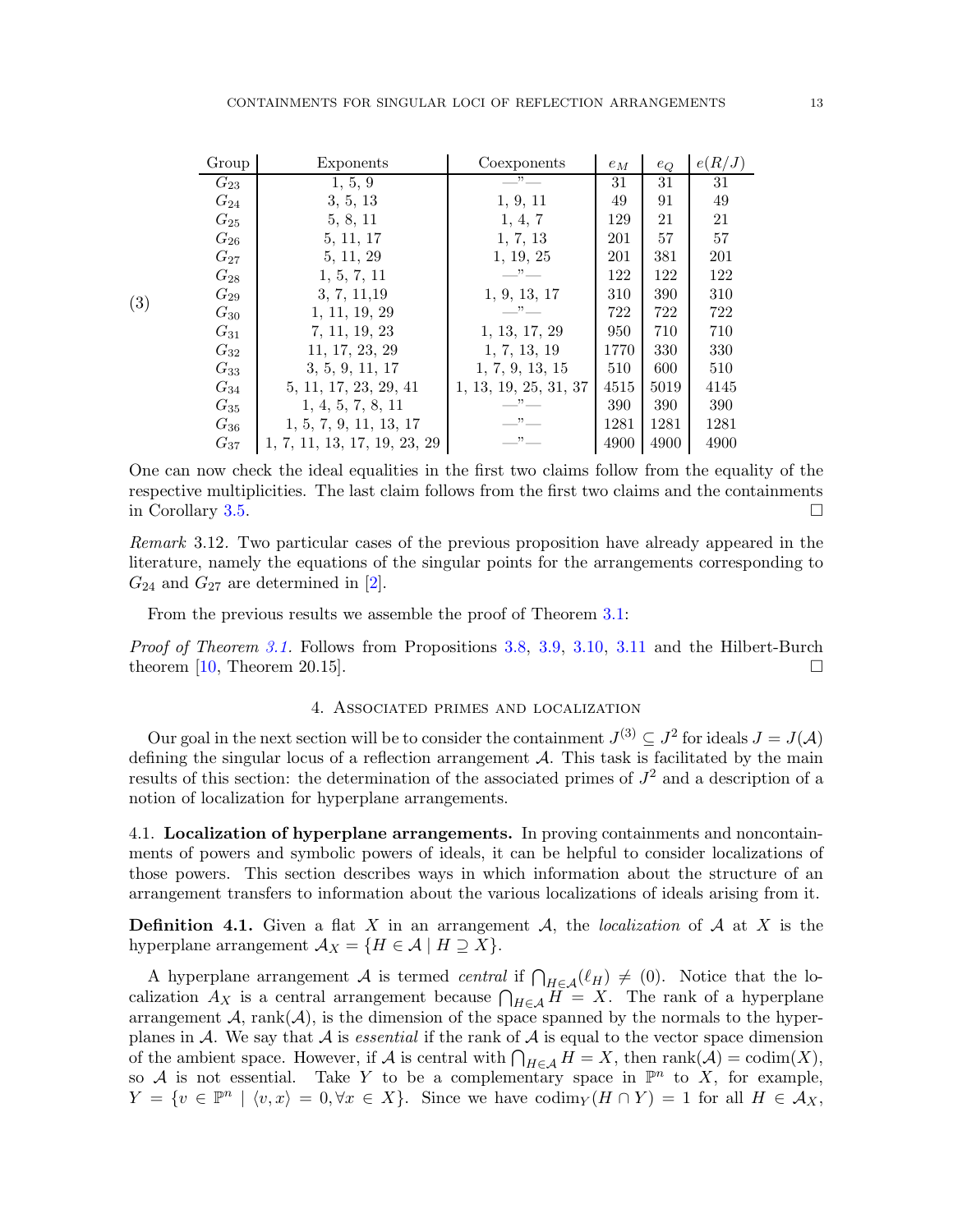the set  $\mathcal{A}'_X = \{H \cap Y \mid Y \in \mathcal{A}_X\}$  is an essential arrangement in  $\mathbb{P}(Y)$ . Moreover, the arrangements  $\mathcal{A}_X$  and  $\mathcal{A}'_X$  have isomorphic intersection posets. Let us call  $\mathcal{A}'_X$  the *essentialization* of  $\mathcal{A}_X$ , denoted ess $(\mathcal{A}_X)$ .

This notion of localization for hyperplane arrangements relates to the algebraic notion of localization as follows. Let P be the defining ideal of X and choose a vector space  $Q_1 \subseteq R_1$ such that  $P_1 \oplus Q_1 = R_1$ . If one defines Q to be the ideal generated by  $Q_1$ , then  $Y = V(Q)$ is complementary to X in  $\mathbb{P}^n$ . Consider the projection map away from  $X, \pi_X : \mathbb{P}^n \to \mathbb{P}(Y)$ represented algebraically by the inclusion  $\iota_X : k[\mathbb{P}(Y)] \cong \text{Sym}(P_1) \hookrightarrow R$ . Then the description above yields  $ess(A_X) = \pi_X(A_X)$  and thus  $\iota_X(F_{ess(A_X)}) = F_{A_X}$ . What is more, the localized arrangement can be obtained from the original arrangement by localization at P as

<span id="page-13-1"></span>
$$
(4) \tF_{\text{ess}(\mathcal{A}_X)} R_P = F_{\mathcal{A}} R_P.
$$

We now explain how localization can be related to the group governing a reflection arrangement.

**Definition 4.2.** Given a flat X in a reflection arrangement  $\mathcal{A}(G)$ , the fixer of X is the subgroup  $G_X = \{ g \in G \mid g(x) = x \text{ for all } x \in X \}.$ 

While not all subgroups of a reflection group are reflection groups themselves, Steinberg has shown [\[29,](#page-26-4) Theorem 1.5] that fixers of flats in  $\mathcal{L}(\mathcal{A})$  are reflection groups. Therefore it makes sense to consider the arrangement  $\mathcal{A}(G_X)$ . By definition this arrangement has as ambient space a vector space of dimension rank $(G_X)$ , hence the arrangement satisfies rank $(A(G_X))$  = rank( $G_X$ ) and is essential. The relationship between  $\mathcal{A}(G_X)$  and  $\mathcal{A}(G)_X$  is illustrated in the figure below and made precise in Lemma [4.3.](#page-13-0)



FIGURE 1. Localization of a hyperplane arrangement

<span id="page-13-0"></span>**Lemma 4.3.** The following arrangements coincide  $\mathcal{A}(G_X) = \text{ess}(\mathcal{A}(G_X))$ .

Proof. Since the action of a reflection on a flat fixes the flat point-wise if and only if the flat is contained in the hyperplane fixed by the reflection, it follows that

$$
\mathcal{A}(G)_X = \{ H \in \mathcal{A} \mid H \text{ is fixed by } g, \forall g \in G_X \}, \text{ thus}
$$
  

$$
\text{ess}(\mathcal{A}(G)_X) = \{ H \cap Y \subseteq \mathbb{P}^{\text{rank}(\mathcal{A}(G_X)) - 1} \mid H \cap Y \text{ is fixed by } g, \forall g \in G_X \} = \mathcal{A}(G_X).
$$

The singular locus of a reflection arrangement localizes in a similar way to the localization of the defining equation of the arrangement presented in [\(4\)](#page-13-1).

<span id="page-13-2"></span>**Lemma 4.4.** Let A be a reflection arrangement, and let X be any flat of A with  $X = V(P)$ . Then there is an identity  $J(A)_P = J(A_X)_P$ .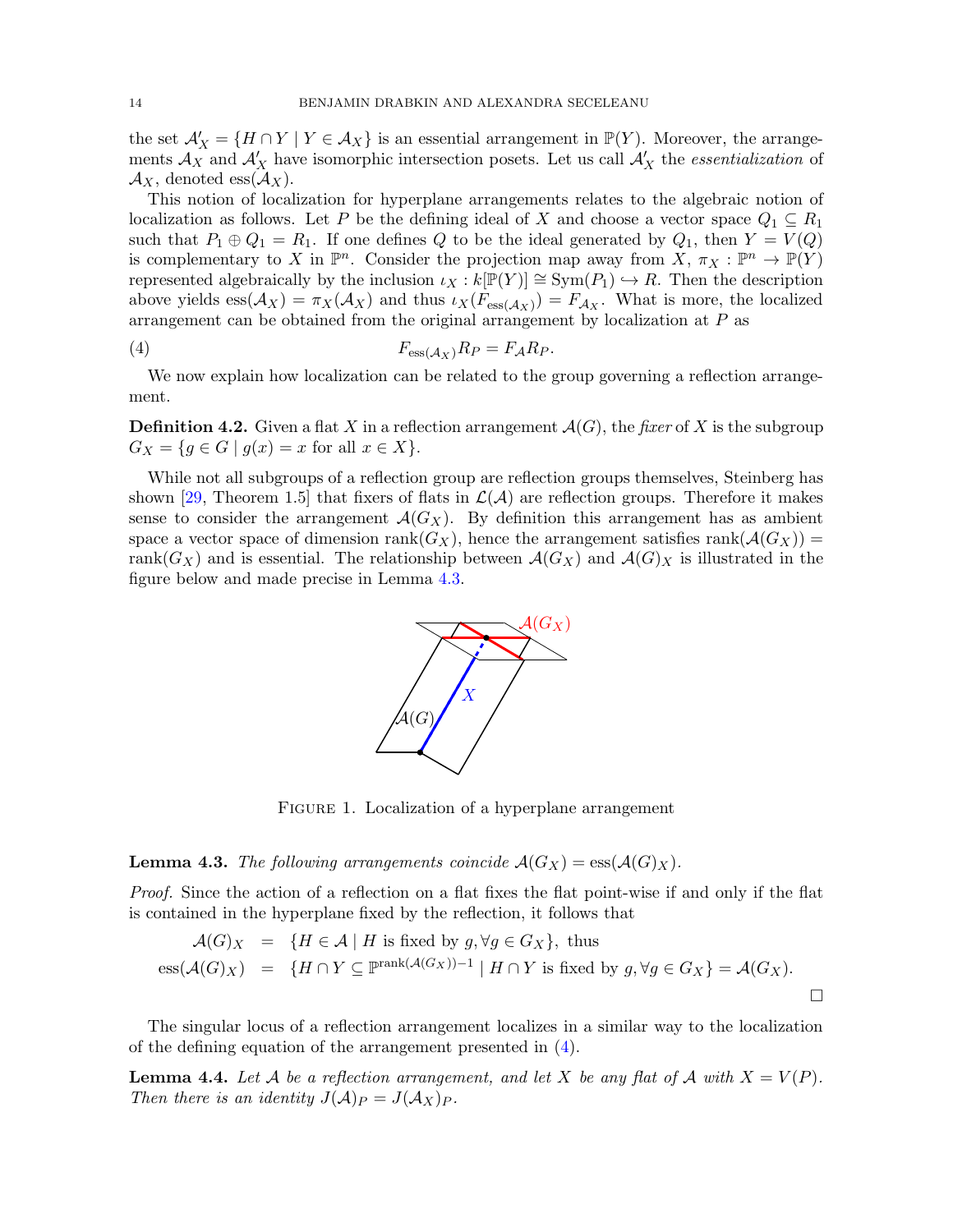*Proof.* Recall that  $J(\mathcal{A}) = \bigcap_{H \neq H' \in \mathcal{A}} (\ell_H, \ell_{H'})$ , thus we have

$$
J(\mathcal{A})_P = \bigcap_{H \neq H' \in \mathcal{A}, \ell_H, \ell_{H'} \in P} (\ell_H, \ell_{H'})_P = \bigcap_{X \subseteq H \neq H' \in \mathcal{A}} (\ell_H, \ell_{H'})_P
$$
  
= 
$$
\bigcap_{H \neq H' \in \mathcal{A}_X} (\ell_H, \ell_{H'})_P = J(\mathcal{A}_X)_P.
$$

From this lemma, it follows that one can gain information on the singular loci of reflection arrangements by looking at the reflection arrangements of fixers of flats in  $\mathcal{L}(\mathcal{A})$ . This makes up a complete picture of all the relevant localization because the associated primes of  $J(\mathcal{A})$ correspond to the codimension two flats in  $\mathcal{L}(\mathcal{A})$ . The next lemma presents a similar picture for the associated primes for  $J(\mathcal{A})^2$ , namely that they correspond to codimension three flats in  $\mathcal{L}(\mathcal{A})$ . Consequently all the relevant localizations for  $J(\mathcal{A})^2$  are still given by reflection arrangements of subgroups of G of rank 3.

<span id="page-14-1"></span>**Lemma 4.5.** Let  $J(A)$  be the radical ideal defining the singular locus of a reflection arrangement  $\mathcal{A} = \mathcal{A}(G)$ , with rank $(G) \geq 4$ . Then any associated prime  $P \in \text{Ass}(J(\mathcal{A})^2)$  defines an essential flat X of codimension 2 or 3 in the intersection lattice of A such that  $J(A)_P^2 = J(A_X)_P^2$ , for  $X = V(P)$ .

*Proof.* Let  $J = J(\mathcal{A})$  and let R be the the ambient polynomial ring for J of dimension  $\dim(R)$ rank $(G)$ . That the associated primes of the powers  $J<sup>r</sup>$  are ideals defining flats follows for any  $r \geq 1$  by [\[6,](#page-25-17) Proposition 4.5]. It remains to see that the associated primes have the claimed codimension.

By Theorem [3.1](#page-4-1)  $J$  is a perfect ideal of height two therefore it is linked to a complete intersection (licci). By [\[18,](#page-25-18) Theorem 1.14] licci ideals have Cohen-Macaulay Koszul homology for their generating sequences. Then  $[33,$  Remark 2.10 together with the fact that J is a complete intersection when localized at any of its associated primes (all of which have height two) yields

$$
depth(R/J^{2}) \ge rank(G) - 2 - 2 + 1 = rank(G) - 3 \ge 1.
$$

This gives that the homogeneous maximal ideal is not in  $\text{Ass}(J^2)$  and furthermore, if  $P \in$ Ass( $J^2$ ) then  $2 = ht(J) \leq ht(P) \leq rank(G) - depth(R/J^2) \leq 3$ .

We note that the assertion  $X \neq \emptyset$  is the conclusion of the previous Lemma is a crucial feature in our inductive approach because it implies that  $rank(G_X) < rank(G)$ . For arbitrary  $r \geq 1$  the associated primes of  $J(A)^r$  continue to define flats in the intersection lattice of A by [\[6,](#page-25-17) Proposition 4.5], but for rank(G) = 3 and  $r \geq 2$  or more generally for  $r \geq \text{rank}(G) - 1$  the homogeneous maximal ideal becomes an associated prime of  $J(A)^r$ .

4.2. Localization criteria for containments between powers. We recall some well known properties of ordinary and symbolic powers with regard to localization, specifically that localization commutes with taking powers and symbolic powers and its interplay with containments between ordinary and symbolic powers.

<span id="page-14-0"></span>**Lemma 4.6.** Let R be a Noetherian ring, let  $I \subseteq R$  be an ideal of R, and let  $m, r \in \mathbb{N}$ . Then

- (1)  $(I_P)^r = (I^r)_P$  for all  $r \ge 0$  for all  $P \in \text{Spec } R$ .
- (2)  $(I_P)^{(m)} = (I^{(m)})_P$  for all  $P \in \text{Spec } R$ .
- (3) If R is local or graded with maximal ideal m and  $I^{(m)} \nsubseteq I^r$ , then  $I_{\mathfrak{m}}^{(m)} \nsubseteq I_{\mathfrak{m}}^r$ .

 $\Box$ 

 $\Box$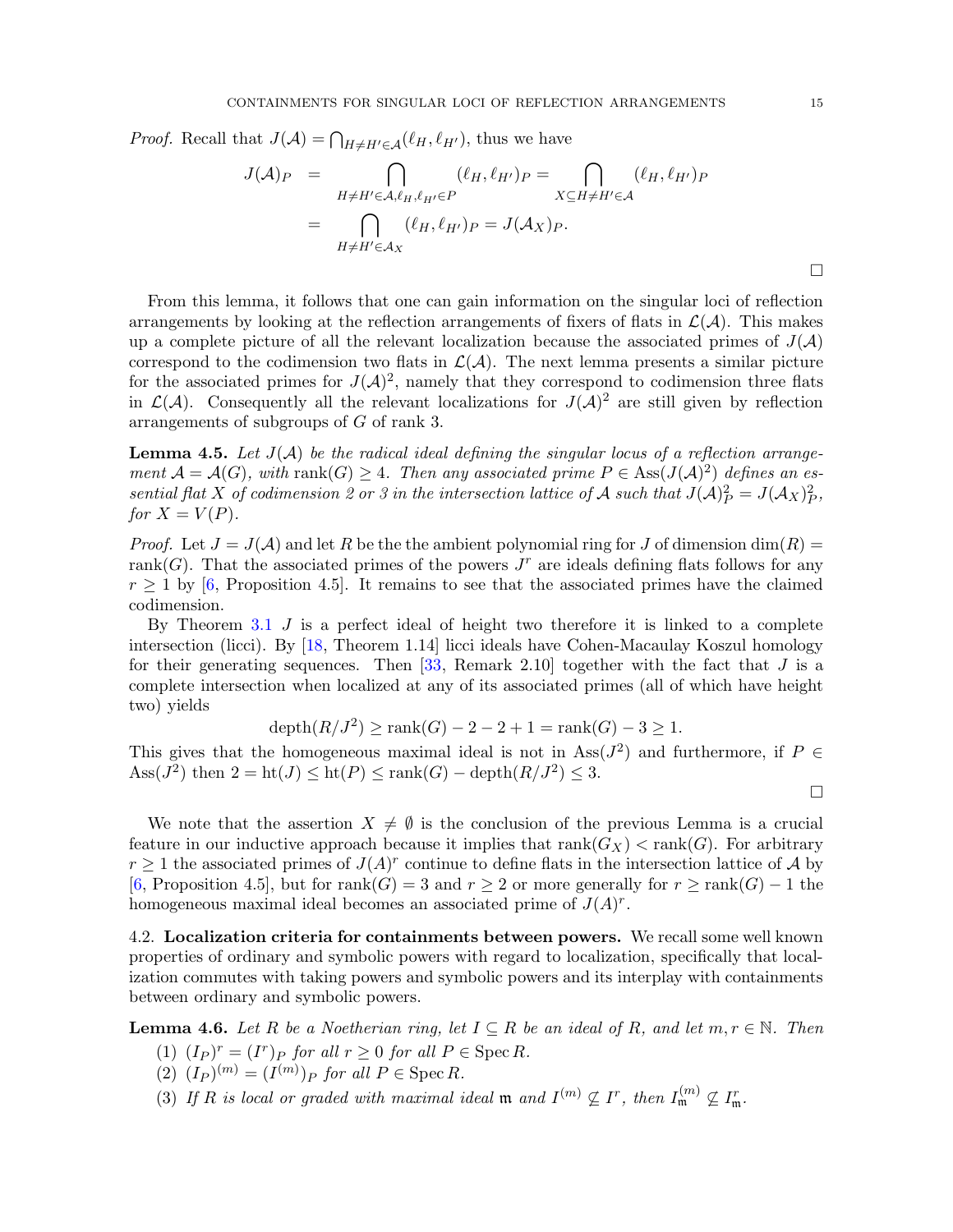- (4) If for some  $P \in \text{Spec}(R)$  there is a noncontainment  $I_P^{(m)}$  $I_P^{(m)} \nsubseteq I_P^r$ , then  $I^{(m)} \nsubseteq I^r$ .
- (5) If the containment  $I_P^{(m)} \subseteq I_P^r$  holds for all  $P \in \text{Ass}(I^r)$ , then  $I^{(m)} \subseteq I^r$ .

The following lemma will also be very useful to us.

<span id="page-15-0"></span>**Lemma 4.7** ([\[34,](#page-26-6) Proposition 2.1]). Let S and R be commutative rings and  $\phi : S \to R$  be a faithfully flat map. Let  $I \subseteq S$  be an ideal satisfying the property that  $\phi(P)$  is prime for all  $P \in \text{Ass}(I)$ . Then for each  $m, r \in \mathbb{N}$   $I^{(m)} \subseteq I^r$  if and only if  $\phi(I)^{(m)} \subseteq \phi(I)^r$ .

Using this together with the preceding lemmas, we obtain the following technical statement which shall be useful for our purposes.

**Proposition 4.8.** Let R and S be commutative Noetherian local or graded rings and let  $\phi$ :  $S \to R$  be a flat map. Denote by  $\mathfrak m$  the (homogeneous) maximal ideal of S and assume that  $\phi(\mathfrak{m}) = P$  is a prime ideal of R. Let  $I \subseteq S$  and  $J \subseteq R$  be (homogeneous) ideals such that  $\phi(I)_P = J_P$  and  $\phi(Q)$  is prime for each  $Q \in \text{Ass}(I)$ . If for some  $m, r \in \mathbb{N}$  there is a noncontainment  $I^{(m)} \nsubseteq I^r$ , then  $J^{(m)} \nsubseteq J^r$ .

*Proof.* The universal property of the localization  $S_m$  yields a homomorphism  $\phi_m : S_m \to R_P$ given by  $\frac{a}{b} \mapsto \frac{\phi(a)}{\phi(b)}$ , which fits into the following commutative diagram:

$$
S \xrightarrow{\phi} R
$$
  

$$
\downarrow \qquad \qquad \downarrow
$$
  

$$
S_{\mathfrak{m}} \xrightarrow{\phi_{\mathfrak{m}}} R_P
$$

What is more, as flat map between local rings,  $\phi_m$  is faithfully flat. Since Ass $(I_m) = \{qS_m | q \in$ Ass(I)} and  $\phi(Q) \in \text{Spec}(R)$  for each  $Q \in \text{Ass}(I)$  one concludes that  $\phi_{\mathfrak{m}}(\text{Ass}(I_m)) \subseteq \text{Spec}(R_P)$ . Since  $I^{(m)} \nsubseteq I^r$ , Lemma [4.6](#page-14-0) (3) yields  $I_{\mathfrak{m}}^{(m)} \nsubseteq I_{\mathfrak{m}}^r$  and since  $\phi_{\mathfrak{m}}$  is faithfully flat, Lemma [4.7](#page-15-0) further gives  $\phi_{\mathfrak{m}}(I)^{(m)} \nsubseteq \phi_{\mathfrak{m}}(I)^r$ . In view of the commutativity of the above diagram we deduce that  $\phi_{\mathfrak{m}}(I_{\mathfrak{m}})=\phi(I)P=J_P$  and thus the non-containment above can be rewritten as  $J_P^{(m)}$  $I_P^{(m)} \nsubseteq J_P^r$ . Therefore, by Lemma [4.6](#page-14-0) (4), we conclude that  $J^{(m)} \nsubseteq J^r$ .

Finally we are able to assemble our localization techniques into a criterion for (non)containment between ordinary and symbolic powers.

<span id="page-15-1"></span>**Theorem 4.9.** Let  $\mathcal{A}(G)$  be a reflection arrangement and let m, r be positive integers.

- (1) If for all  $P \in \text{Ass}(R/J(\mathcal{A}(G))^r)$  there is a containment  $J(\mathcal{A}(G))_P^{(m)} \subseteq J(\mathcal{A}(G))^r$ , then  $J(A(G))^{(m)} \subseteq J(A(G))^r$ . In particular, if for every codimension 2 or 3 flat  $X \in \mathcal{L(A)}$ one has  $J(A(G_X))_P^{(3)} \subseteq J(A(G_X))^2$ , then  $J(A(G))^{(3)} \subseteq J(A(G))^2$ . P
- (2) If there is  $P \in \text{Ass}(R/J(\mathcal{A}(G))^r)$  such that  $J(\mathcal{A}(G))^{(m)}_P \nsubseteq J(\mathcal{A}(G))^r_P$ , then  $J(\mathcal{A}(G))^{(m)} \nsubseteq$  $J(A(G))^r$ . In particular, if there is a codimension three flat  $X \in \mathcal{L}(\mathcal{A})$  such that  $J(\mathcal{A}(G_X))_P^{(3)} \nsubseteq J(\mathcal{A}(G_X))^2_P$ , then  $J(\mathcal{A}(G))^{(3)} \nsubseteq J(\mathcal{A}(G))^2$ .

*Proof.* (1) The first statement follows from part (5) of Lemma [4.6.](#page-14-0) To apply this to the specific case of reflection arrangements, let P be an associated prime for  $J(\mathcal{A}(G))^2$  and let X be the flat of  $\mathcal{A}(G)$  defined by P according to Lemma [4.5.](#page-14-1) By Lemma [4.3](#page-13-0)  $\mathcal{A}(G_X)$  is the essentialization of the arrangement  $\mathcal{A}(G)_X$ . Furthermore by the remarks preceding that lemma, there is an inclusion  $\iota_X : S \hookrightarrow R$ , where  $S = \text{Sym}(P_1)$  is the coordinate ring of the ambient space of  $\mathcal{A}(G_X)$ . Note that P is the maximal ideal of S and the inclusion map  $\iota_X$  is flat and maps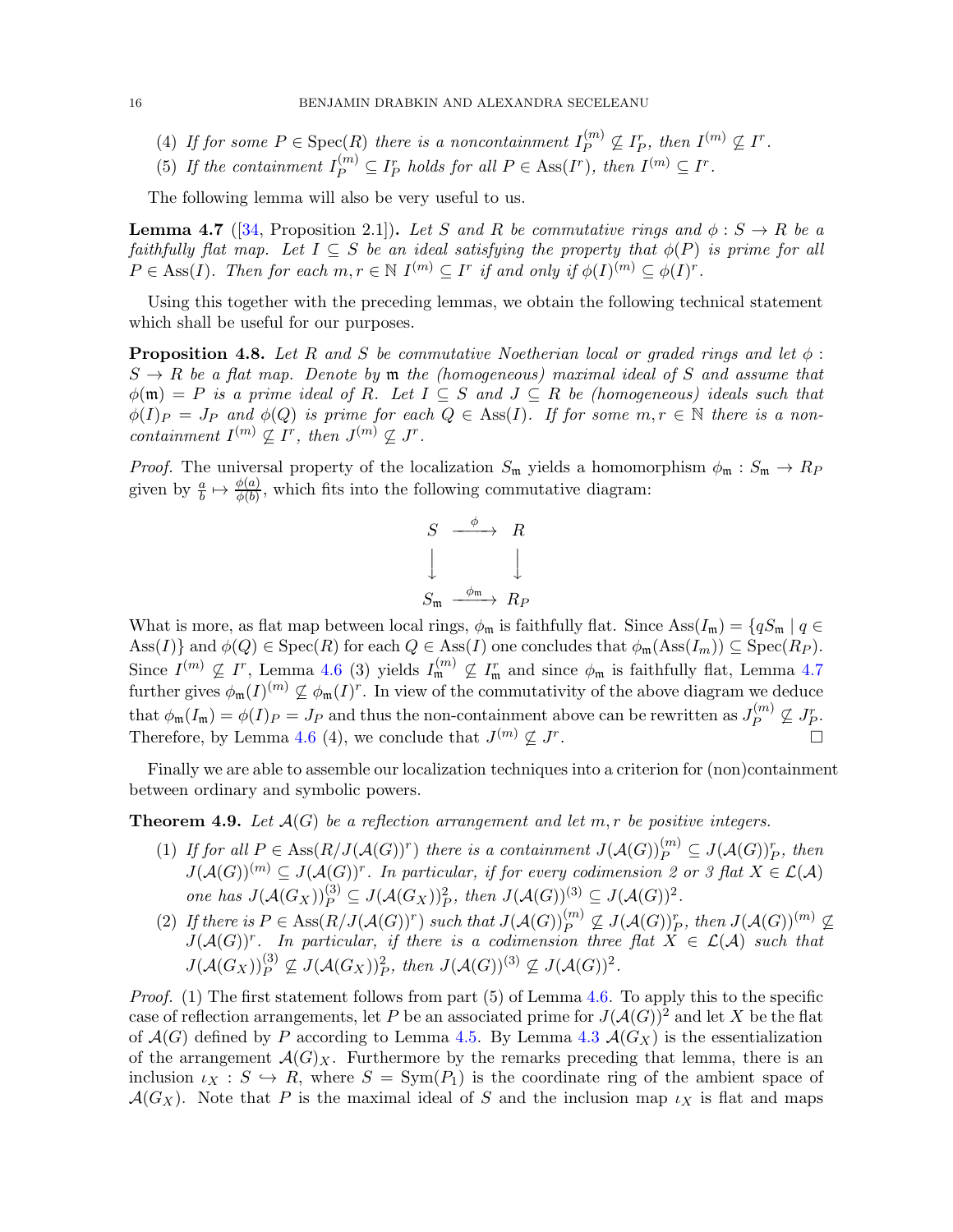prime ideals to prime ideals. Thus  $\iota_X$  induces a faithfully flat map  $(\iota_X)_P : S_P \to R_P$  which also maps prime ideals to prime ideals and satisfies by Lemma [4.4](#page-13-2)

$$
(\iota_X)_P(J(\mathcal{A}(G_X))_P) = J(\mathcal{A}(G_X))_P = J(\mathcal{A}(G))_P.
$$

The hypothesis grants  $J(\mathcal{A}(G_X))^{(3)} \subseteq J(\mathcal{A}(G_X))^2$ , whence we deduce that  $J(\mathcal{A}(G_X))^{(3)}_P \subseteq$  $J(\mathcal{A}(G_X))^2_P$ . By Lemma [4.4](#page-13-2) this can be transcribed as  $J(\mathcal{A}(G))^{(3)}_P \subseteq J(\mathcal{A}(G))^2_P$ . Thus, by Lemma [4.6](#page-14-0) (5), since this containment holds when localized all every associated prime of  $J(\mathcal{A}(G))^2$ , one can deduce that  $J(\mathcal{A}(G))^{(3)} \subseteq J(\mathcal{A}(G))^2$ .

(2) The first statement follows from part (4) of Lemma [4.6.](#page-14-0) In view of Lemma [4.5,](#page-14-1) any associated prime P for  $R/J(\mathcal{A}(G))^2$  is the defining ideal of a flat  $X \in \mathcal{L}(\mathcal{A})$  such that codim(X)  $\in \{2,3\}$ . By Lemma [4.4,](#page-13-2) under the hypothesis of the latter statement we have the noncontainment

$$
J(\mathcal{A}(G))_P^{(3)} = J(\mathcal{A}(G_X))_P^{(3)} \nsubseteq J(\mathcal{A}(G_X))^2_P = J(\mathcal{A}(G))^2_P,
$$

<span id="page-16-0"></span>and thus the second statement follows from the former.  $\Box$ 

#### 5. Symbolic power containment in reflection arrangements

In this section we consider the question: for which reflection arrangements  $\mathcal{A}(G)$  is the containment  $J(\mathcal{A}(G))^{(m)} \subseteq J(\mathcal{A}(G))^r$  satisfied for a given pair of positive integers  $m, r$ ? We give the most comprehensive answers in the case  $m = 3, r = 2$ .

The general strategy we follow goes along these lines: first, consider the decomposition of an arbitrary pseudoreflection group as the direct product of irreducible pseudoreflection groups and reduce the problem to checking the respective containments for each of the irreducible factors. Second, using the ideas of section [4,](#page-12-0) the problem is reduced further to arrangements determined by fixers of flats, which settles the argument by an induction on the rank of the groups involved .

5.1. Reduction to the irreducible case. Let  $G = G_1 \times \cdots \times G_s$  be the product of reflection groups acting on  $\mathbb{P}^{n_1}, \ldots, \mathbb{P}^{n_s}$  respectively. Then G acts on  $\mathbb{P}^{n_1} \times \cdots \times \mathbb{P}^{n_s}$  in the obvious manner determining a reflection group denoted  $\mathcal{A}(G) = \mathcal{A}(G_1) \times \cdots \times \mathcal{A}(G_s)$ , whose defining polynomial is  $F_{\mathcal{A}(G)} = \prod_{i=1}^s F_{\mathcal{A}(G_i)}$ . We start by establishing a formula for the singular locus of a product of reflection groups.

<span id="page-16-1"></span>**Lemma 5.1.** Let  $G_1$  and  $G_2$  be reflection groups with  $A_1 = \mathcal{A}(G_1) = V(F_1)$  and  $A_2 =$  $\mathcal{A}(G_2) = V(F_2)$ . Then  $J(\mathcal{A}(G_1 \times G_2)) = J(\mathcal{A}_1 \times \mathcal{A}_2) = F_2J(\mathcal{A}_1) + F_1J(\mathcal{A}_2)$ .

*Proof.* Let  $I_1 = J(A_1)$ ,  $I_2 = J(A_2)$ , and  $I = F_2I_1 + F_1I_2$ . Since  $F_1 \in I_1$ , it follows by the modular law that

$$
I_1 \cap (F_1, F_2) = I_1 \cap (F_1) + I_1 \cap (F_2) = (F_1) + I_1 \cap (F_2).
$$

Since  $F_2$  is expressed in a different set of variables than the generators of  $I_1$ , it follows that  $I_1 \cap (F_2) = F_2I_1$ . Similarly, since  $F_2I_1 \subseteq I_2$ ,  $I_2 \cap ((F_1) + F_2I_1) = F_1I_2 + F_2I_1$ . Thus  $I =$  $I_1 \cap I_2 \cap (F_1, F_2)$ . By repeated application of the modular law, it follows that

$$
(F_1, F_2) = \bigcap_{H_1 \in \mathcal{A}_1, H_2 \in \mathcal{A}_2} (\ell_{H_1}, \ell_{H_2}).
$$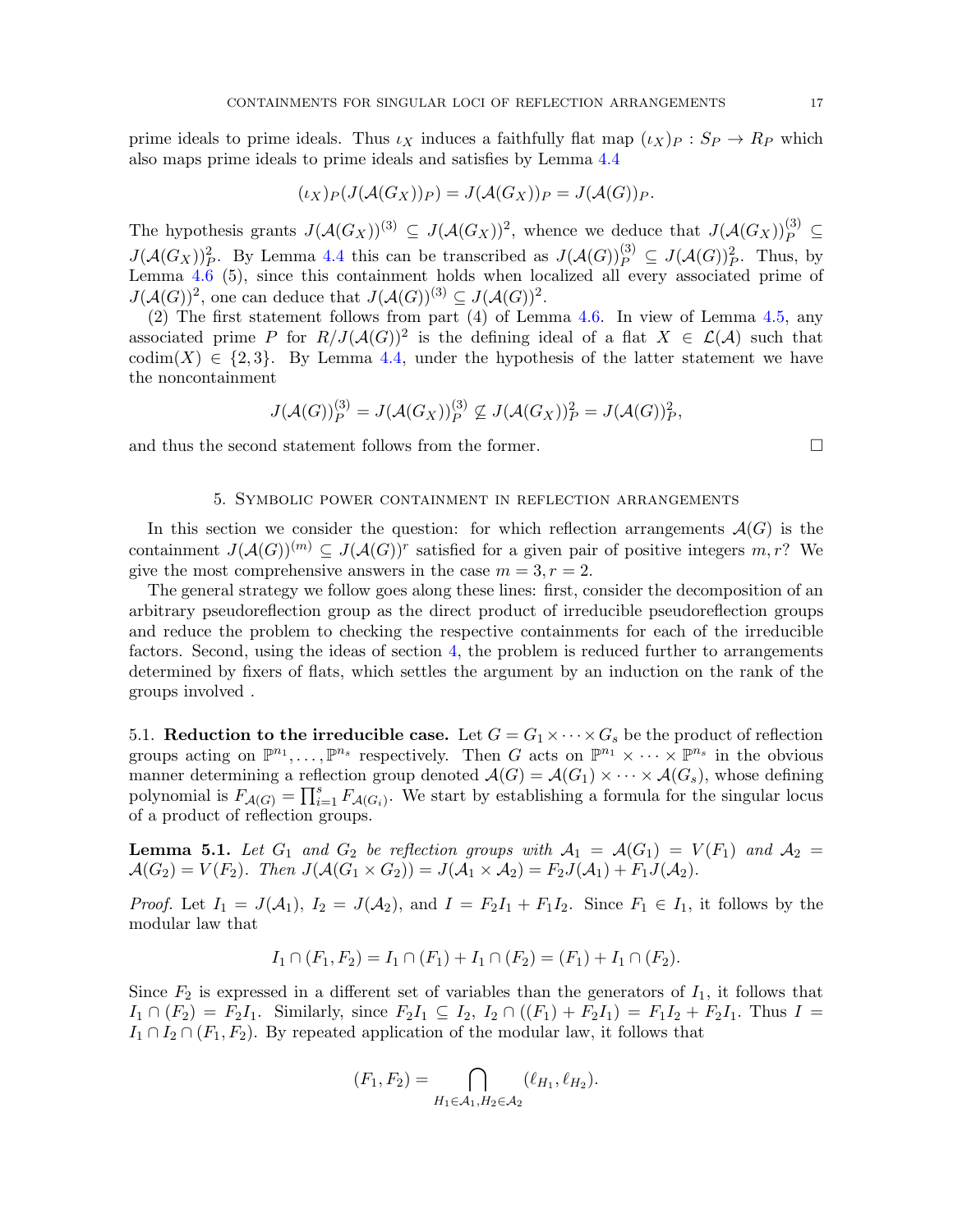Overall this yields

$$
I = \bigcap_{H_1, H'_1 \in \mathcal{A}_1} (\ell_{H_1}, \ell_{H'_1}) \cap \bigcap_{H_2, H'_2 \in \mathcal{A}_2} (\ell_{H_2}, \ell_{H'_2}) \cap \bigcap_{H_1 \in \mathcal{A}_1, H_2 \in \mathcal{A}_2} (\ell_{H_1}, \ell_{H_2})
$$
  
= 
$$
\bigcap_{H, H' \in \mathcal{A}_1 \times \mathcal{A}_2} (\ell_H, \ell_{H'}) = J(\mathcal{A}_1 \times \mathcal{A}_2).
$$

The previous lemma generalizes to provide a closed formula for the singular locus of a product of multiple arrangements.

<span id="page-17-0"></span>**Lemma 5.2.** Let  $G_1, \ldots, G_s$  be reflection groups with  $A_i = A(G_i) = V(F_i)$  Then the singular locus of the arrangement  $\mathcal{A}(G_1 \times \cdots \times G_s)$  is defined by the ideal

$$
J(\mathcal{A}(G_1 \times \cdots \times G_s)) = \sum_{i=1}^s \left( \prod_{1 \leq j \neq i \leq s} F_j \right) J(\mathcal{A}(G_i)).
$$

Proof. The claim follows by induction on the number of factors, as

$$
J(\mathcal{A}(G_1 \times \cdots \times G_s)) = \sum_{i=1}^s \left( \prod_{1 \leq j \neq i \leq s} F_j \right) J(\mathcal{A}(G_i)).
$$

and the identity

$$
J(\mathcal{A}(G_1 \times \cdots \times G_s \times G_{s+1})) = F_{s+1}J(\mathcal{A}(G_1 \times \cdots \times G_s)) + \left(\prod_{i=1}^s F_i\right)J(\mathcal{A}(G_{s+1}))
$$

which follows from the previous Lemma, combine to give the claim for  $s + 1$  factors.

We now present two lemmas which describe criteria for containments and non-containments between symbolic and ordinary powers for ideals of the type described in Lemma [5.1,](#page-16-1) that is, ideals  $GI + FJ$  where I and J are extended from distinct rings,  $F \in I$  and  $G \in J$ .

<span id="page-17-1"></span>**Lemma 5.3.** Let R, S be graded k-algebras with  $I \subseteq R$  and  $J \subseteq S$  homogeneous ideals. Let  $F \in I$  and  $G \in J$ , and suppose that for some m and r,  $I^{(m)} \nsubseteq I^r$ . Then the ideal  $L = FJ + GI \subseteq T = R \otimes_k S$  satisfies  $L^{(m)} \nsubseteq L^r$ .

*Proof.* Let  $\mathfrak{m}$  be the homogeneous maximal ideal of R. Since  $I^{(m)} \nsubseteq I^r$ , it follows that  $I^{(m)}_{\mathfrak{m}} \nsubseteq I^r_{\mathfrak{m}}$ by Lemma [4.6.](#page-14-0) Since the natural inclusion  $R \hookrightarrow T$  is flat, so is its localization  $R_{\mathfrak{m}} \hookrightarrow T_{\mathfrak{m}}$ . Thus by Lemma [4.7](#page-15-0) we have  $I_{\mathfrak{m}}^{(m)}T_{\mathfrak{m}} \nsubseteq I_{\mathfrak{m}}^rT_{\mathfrak{m}}$  which implies that  $(I^{(m)}T)_{\mathfrak{m}} \nsubseteq (I^rT)_{\mathfrak{m}}$ .

By definition  $L = IT \cap JT \cap (F, G)$  and  $(F, G)$  is a complete intersection. Since Ass $(I)$ ,  $\text{Ass}(J)$ , and  $\text{Ass}((F, G))$  are pairwise disjoint, it follows that

$$
L^{(m)} = I^{(m)}T \cap J^{(m)}T \cap (F, G)^m,
$$

and thus  $L_{\mathfrak{m}}^{(m)} = I^{(m)}T_{\mathfrak{m}}$ . Furthermore, since

$$
L^r=\sum_{i=0}^r F^iG^{r-i}J^iI^{r-i}
$$

it follows that

(5) 
$$
L_{\mathfrak{m}}^r = \left(\sum_{i=0}^r F^i I^{r-i}\right) T_{\mathfrak{m}} = I^r T_{\mathfrak{m}}.
$$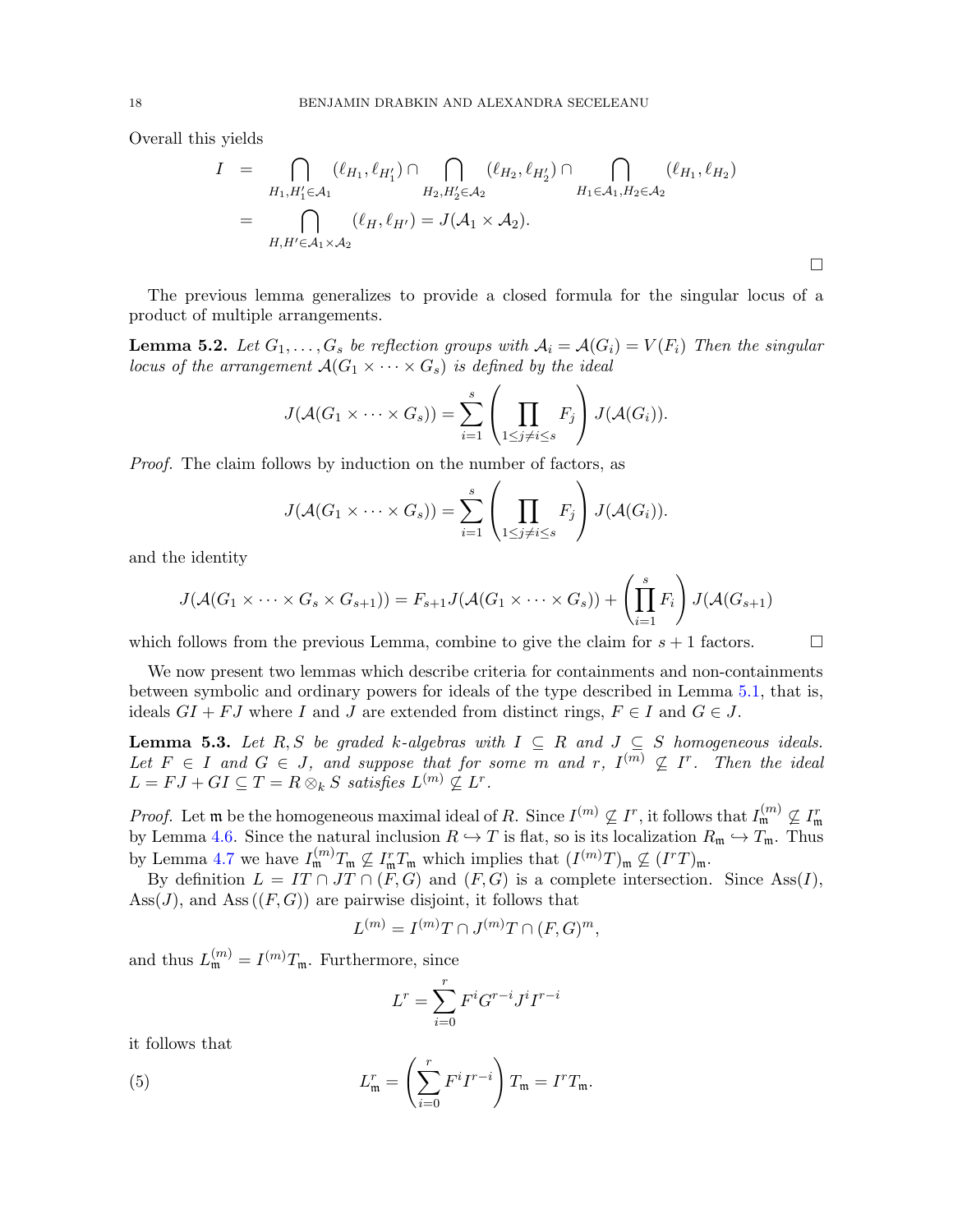Therefore, we see that  $L_{\mathfrak{m}}^{(m)} \nsubseteq L_{\mathfrak{m}}^r$ . Thus by Lemma [4.6,](#page-14-0)  $L^{(m)} \nsubseteq L^r$ . — Первый процесс в постановки программа в серверном становки производительно становки производите с производ<br>В серверном становки производительно становки производительно становки производительно становки производительн

<span id="page-18-0"></span>**Lemma 5.4.** Let R, S be graded k-algebras with  $I \subseteq R$  and  $J \subseteq S$  homogeneous ideals. Let  $F \in I^{(2)}$  and  $G \in J^{(2)}$ , and suppose that for some r,  $I^{(2r-1)} \subseteq I^r$  and  $J^{(2r-1)} \subseteq J^3$ . Then the ideal  $L = FJ + GI \subseteq T = R \otimes_k S$  satisfies  $L^{(2r-1)} \subseteq L^r$ .

Proof. As in the previous lemma, we have

$$
L^{(2r-1)} = I^{(2r-1)} \cap J^{(2r-1)} \cap (F, G)^{2r-1}.
$$

Let  $f \in L^{(2r-1)}$ . Since  $f \in (F, G)^{2r-1}$  it follows that

$$
f = u_0 F^{2r-1} + u_1 F^{2r-2} G^1 + \dots + u_{2r-1} G^{2r-1}
$$

for some  $u_0, \ldots, u_{2r-1}$ . Since  $G \in J^{(2)}$ , one has that  $F^{2r-i-1}G^i \in J^{(2i)}$  for each  $0 \le i \le 2r-1$ , so in particular  $u_i F^{2r-i-1} G^i \in J^{(2r-1)}$  for all  $i \geq r$ . Thus we have

$$
\sum_{i=0}^{r-1} u_i F^{2r-i-1} G^i \in J^{(2r-1)}.
$$

Factoring out  $F^r$  from each term, we obtain

$$
\sum_{i=0}^{r-1} u_i F^{2r-i-1} G^i \in F^r J^{(2r-1)} \subseteq F^r J^r.
$$

By a similar argument, it follows that

$$
\sum_{i=r}^{2r-1} u_i F^{2r-i-1} G^i \in G^r I^{(2r-1)} \subseteq G^r I^r,
$$

whereby we may conclude that  $f \in F^r J^r + G^r I^r \subseteq (FJ + GI)^r$ . Therefore there is a containment

$$
(FJ+GI)^{(2r-1)} \subseteq (FJ+GI)^r.
$$

 $\Box$ 

The lemmas above give a criterion for containments between ordinary and symbolic powers of singular loci for products of hyperplane arrangements in terms of their factors.

<span id="page-18-1"></span>**Lemma 5.5.** Let  $A_1, \ldots, A_s$  be hyperplane arrangements in distinct projective spaces with singular loci defined by ideals  $I_i = J(\mathcal{A}_i)$  and let  $J_s = J(\mathcal{A}_1 \times \cdots \times \mathcal{A}_s)$ . For positive integers  $m \geq r$ 

- (1) if  $I_i^{(m)}$  $\mathcal{L}_i^{(m)} \nsubseteq I_i^r$  for some  $0 \leq i \leq s$  then  $J_s^{(m)} \nsubseteq J_s^r$ .
- (2) if  $I_i^{(2r-1)} \subseteq I_i^r$  for all  $0 \leq i \leq s$  then  $J_s^{(2r-1)} \subseteq J_s^r$ .

*Proof.* We argue both statements simultaneously by induction on s, with base case  $s = 1$ tautologically true. Suppose the claims holds for  $J_s$ . By Lemma [5.2](#page-17-0) we know that

$$
J_{s+1} = F_{s+1}J_s + (F_1 \ldots F_s) I_{s+1}.
$$

Then, the first claim holds by Lemma [5.3](#page-17-1) and the second by Lemma [5.4.](#page-18-0)  $\Box$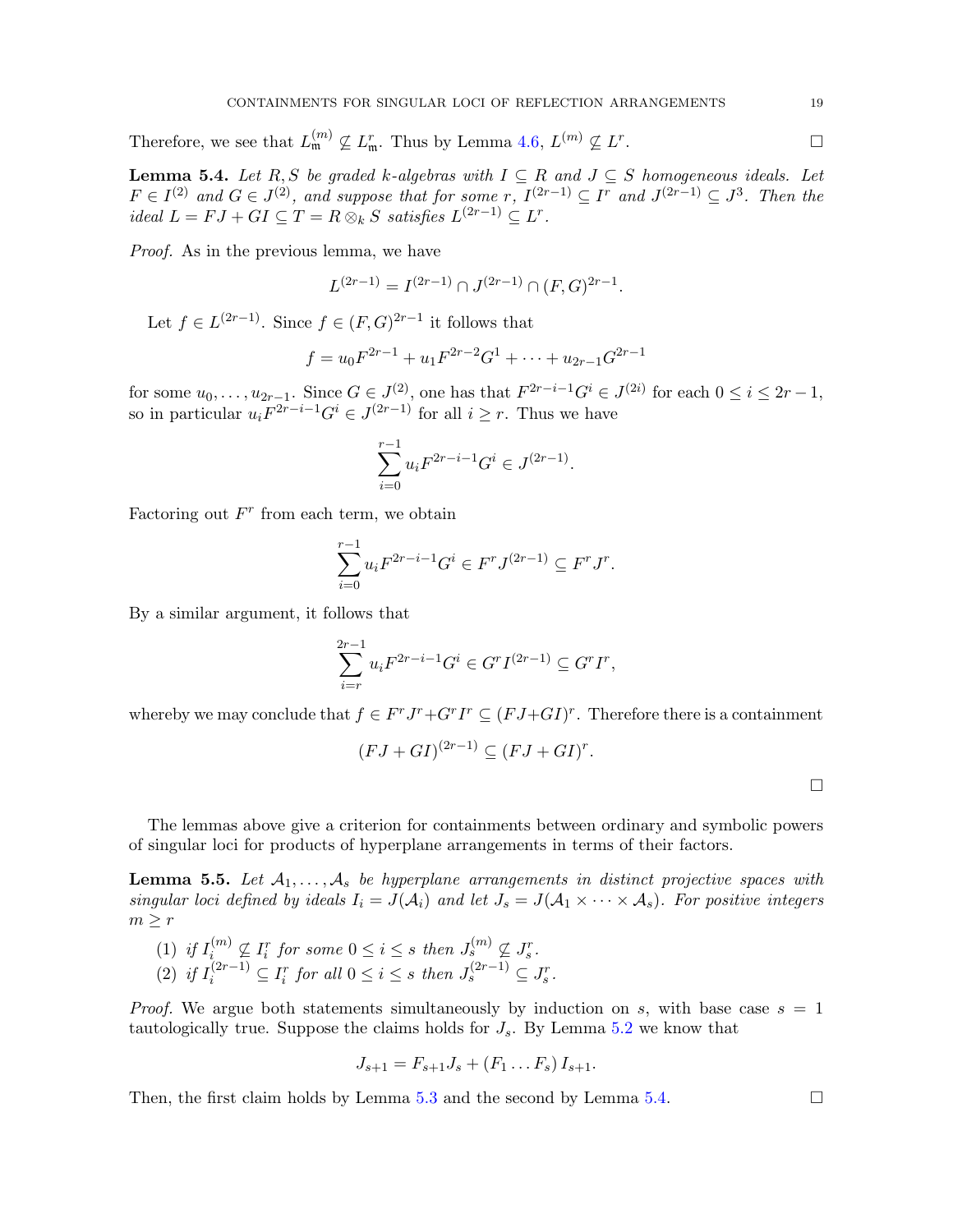5.2. Containment. Part (1) of Theorem [4.9](#page-15-1) gives a criterion for showing that  $J(A)^{(3)} \subseteq$  $J(\mathcal{A})^2$  where  $\mathcal A$  is a reflection arrangement. To apply this, however, we must understand the structure of the associated primes for the square of the ideal defining the singular locus of  $A$ ,  $J(\mathcal{A})^2$ , as well as the possible localizations of the reflection arrangement. An important step in this direction is given by Lemma [4.5,](#page-14-1) which shows that such associated primes correspond to flats X of codimension 2 or 3 in  $\mathcal{L}(\mathcal{A})$ . We take one step further and analyze the localization  $J(\mathcal{A})_P$  for any prime P such that  $X = V(P) \in \mathcal{L}(\mathcal{A})$  is nonempty. We call such a flat X, whose defining ideal is not the homogeneous maximal ideal  $\mathfrak m$  of  $R$  an essential flat.

Proposition [5.2](#page-17-0) is the main tool used to describe the behavior of singular loci under localization. To begin with, we consider the symmetric groups, monomial groups, and full monomial groups.

5.2.1. Symmetric groups. The arrangement  $\mathcal{A}(A_n)$  consists of the hyperplanes  $H_{i,j}$  with defining equations  $x_i - x_j$  for all  $i \neq j \in \{0, \ldots, n\}$ . In the following we abuse notation by writing  $H_{i,j} = x_i - x_j$ . We note that reflection across  $H_{i,j}$  corresponds to the action of the transposition  $(i, j) \in \text{Sym}(n + 1)$  on R given by  $x_i \mapsto x_j$  and  $x_j \mapsto x_i$ .

<span id="page-19-0"></span>**Lemma 5.6.** Let  $\mathcal{A} = \mathcal{A}(A_n)$ , and let X be an essential flat of  $\mathcal{A}$ . Then

$$
A_X = \mathcal{A}(A_{n_1} \times \cdots \times A_{n_s})
$$

where for each i there is an inequality  $n_i < n$ .

*Proof.* We know that  $\mathcal{A}_X$  consists of the hyperplanes in  $\mathcal A$  containing X. Define the reflexive relation ∼ on  $\mathcal{A}_X$  where  $H_{i,j} \sim H_{l,k}$  if  $\{i,j\} \cap \{l,k\} \neq \emptyset$ , and let ≈ be its extension to an equivalence relation (that is,  $H_{i,j} \approx H_{l,k}$  if and only if there exists a chain of  $\sim$  leading from  $H_{i,j}$  to  $H_{l,k}$ ). Let  $N_1, \ldots, N_v$  be equivalence classes of  $\mathcal{A}_X$  arising from  $\approx$ , and for each t, let  $L_t$  be the set of reflection across hyperplanes in  $N_t$ . We note that,  $\langle L_1 \rangle, \ldots, \langle L_s \rangle$  are subgroups of  $A_n$  and  $G_X = \langle L_1, \ldots, L_s \rangle$ . Furthermore  $\langle L_1 \rangle, \ldots, \langle L_s \rangle$  intersect trivially pairwise by the definition of  $\approx$ . Thus  $G_X = \langle L_1 \rangle \times \cdots \times \langle L_s \rangle$ .

Moreover, if  $H_{i,j}$ ,  $H_{i,l} \in N_v$  for some  $v \in \{1, \ldots, s\}$ , then  $H_{j,l} \in N_v$ . Thus  $\langle L_v \rangle \cong A_{n_v}$  where  $n_v + 1$  is the number of distinct variables appearing in elements of  $L_v$ . Since X is essential, it follows that  $n_v < n$ .

This allows one to inductively work out the containment problem for singular loci of the arrangements for  $A_n$ .

<span id="page-19-2"></span>**Theorem 5.7.** For all  $n \in \mathbb{N}$ ,  $J(A(A_n))^{(3)} \subseteq J(A(A_n))^2$ .

*Proof.* We argue by induction on n. For  $n = 1$ ,  $J(A(A_n)) = (x_0 - x_1)$  is a principal ideal and for  $n = 2$ ,  $J(A(A_n)) = (x_0 - x_1, x_1 - x_2)$ , a complete intersection. Thus, in both cases,  $J(A(A_2))^{(3)} = J(A(A_2))^3 \subseteq J(A(A_2))^2$ .

If  $n \geq 3$  then each associated prime of  $J(A_n)^2$  corresponds to an essential flat by Lemma [4.5.](#page-14-1) Therefore, by Lemmas [5.6](#page-19-0) and [5.5](#page-18-1) and the inductive hypothesis, for each  $P \in \text{Ass}(J(\mathcal{A}(A_n))^2)$ we have the desired containment  $J(A(A_n))_P^{(3)} \subseteq J(A(A_n))^2_P$ . By Theorem [4.9](#page-15-1) the containment holds for  $J(A(A_n))$ .

5.2.2. Monomial and full monomial groups. In the following, we describe the structure of the singular loci of localizations of these arrangements and draw conclusions about symbolic power containments.

<span id="page-19-1"></span>**Lemma 5.8.** Let  $\mathcal{A} = \mathcal{A}(G(m, m, n))$  or  $\mathcal{A} = \mathcal{A}(G(m, 1, n))$ , and let X be an essential flat of A. Then

$$
A_X = \mathcal{A}(G_1 \times \cdots \times G_v),
$$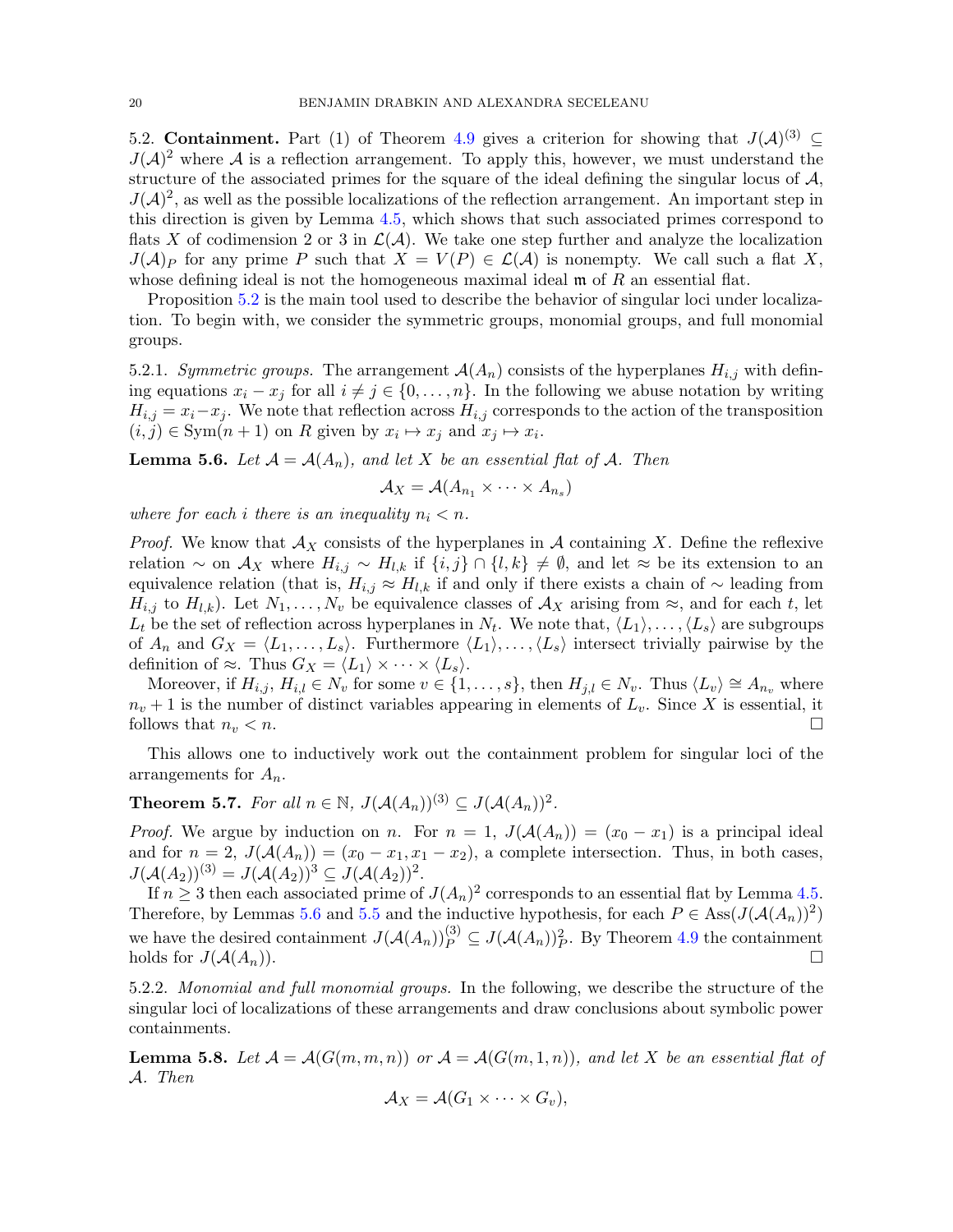where each  $G_i \in \{G(m, m, n_i), A_{n_i}\}\$  for some  $n_i < n$  in the former case and each  $G_i \in$  ${G(m,1,n_i), A_{n_i}}$  for some  $n_i < n$  in the latter case

*Proof.* We provide a complete argument for  $A = \mathcal{A}(G(m, m, n))$ . The case  $\mathcal{A} = \mathcal{A}(G(m, 1, n))$ being analogous we omit the details.

Let  $\xi$  be a primitive mth root of unity. For each  $i, j, s$ , let  $H_{i,j}^s = V(x_i - \xi^s x_j)$ . Define a reflexive relation  $\sim$  on  $\mathcal{A}_X$  where  $H_{i,j}^s \sim H_{l,k}^t$  if  $\{i,j\} \cap \{l,k\} \neq \emptyset$ , and let  $\approx$  be its extension to an equivalence relation. Let  $N_1, \ldots, N_v$  be equivalence classes of  $\mathcal{A}_X$  arising from  $\approx$ , and for each t, let  $L_t$  be the set of reflection across hyperplanes in  $N_t$ .

Since  $G_X = \langle L_1, \ldots, L_v \rangle$  and since by construction  $\langle L_1 \rangle, \ldots, \langle L_v \rangle$  intersect trivially,  $G_X =$  $\langle L_1 \rangle \times \cdots \times \langle L_2 \rangle$ . Let  $N \in \{N_1, \ldots, N_v\}$ , and let L be the corresponding set of reflections. We show that either for each pair  $i, j$  there is at most one s such that  $H_{i,j}^s \in N$  or for each pair  $i, j$  so that  $H_{i,j}^s \in N$  for some s, in fact  $H_{i,j}^s \in N$  for all integers  $1 \leq s \leq m$ . This suffices to conclude that  $\langle L \rangle \cong G(m, m, n')$  with  $n' < n$  in the first case and that  $\langle L \rangle \cong A(n')$  with  $n' < n$  in the second case.

First note that if  $H_{i,j}^{s_1}, H_{i,j}^{s_2} \in N$  for  $s_1 \neq s_2$  then  $H_{i,j}^s \in N$  for  $1 \leq s \leq m$ . For this it suffices to show that  $H_{i,j}^s \in \mathcal{A}_X$  for  $1 \leq s \leq m$ , which follows since  $H_{i,j}^s \in (x_i, x_j) = (H_{i,j}^{s_1}, H_{i,j}^{s_2}) \subseteq I(X)$ . Next assume towards a contradiction that there exist indices  $i, j, k$  so that  $\vec{H}_{i,j}^{s_1}, \vec{H}_{i,j}^{s_2} \in N$  for  $s_1 \neq s_2$  and  $H_{j,k}^s \in N$  for a unique s. Notice that  $I(X) \supseteq (H_{i,j}^s, H_{j,k}^{s_1}, H_{j,k}^{s_2}) = (x_i, x_j, x_k)$  and therefore  $X \subseteq V(H_{j,k}^s)$  and so  $H_{j,k}^s \in N$  for  $1 \leq s \leq m$ , a contradiction.

Using this lemma one can prove containment properties for the singular loci of the families of arrangements  $\mathcal{A}(G(2, 2, n))$  and  $\mathcal{A}(G(m, 1, n))$ .

<span id="page-20-0"></span>**Theorem 5.9.** For  $G \in \{G(2, 2, n), G(m, 1, n) \mid m \geq 2, n \geq 1\}$  there is a containment  $J(\mathcal{A}(G))^{(3)} \subseteq J(\mathcal{A}(G))^2$ .

*Proof.* The proof is by induction on n, with  $n \leq 3$  serving as the base case.

If  $n < 3$ , then the singular locus of the arrangement is empty, so containment holds trivially. For  $n = 3$ ,  $J(A(G(2, 2, n)))$  and  $J(A(G(m, 1, n)))$  are generated by the  $2 \times 2$  minors of  $3 \times 2$ matrices by Propositions [3.9](#page-9-0) and [3.10.](#page-10-0) In both cases the ideal generated by the entries of this matrix is  $(x_0, x_1, x_2)$ , in particular it requires only three generators, hence by [\[13,](#page-25-11) Theorem 5.1], the claimed containment holds.

If  $n \geq 4$  then for each  $P \in \text{Ass}(J(\mathcal{A}(G))^2)$  there is a containment  $J(\mathcal{A})_P^{(3)} \subseteq J(\mathcal{A})_P^2$  obtained by applying Lemmas [5.5,](#page-18-1) [5.8](#page-19-1) as well as the inductive hypothesis for the factors given by (full) monomial groups and Theorem [5.7](#page-19-2) for the factors given by symmetric groups. Therefore by Theorem [4.9,](#page-15-1) we deduce  $J(A)^{(3)} \subseteq J(A)^2$ , completing the proof.

5.2.3. Conclusions. There are relatively few groups which can arise as the fixers of flats in complex reflection arrangements. For the irreducible complex reflection arrangements these are listed in Tables C.5-C.23 of [\[22\]](#page-25-10). Using Theorem [4.9](#page-15-1) and the results of subsections 5.2.1 and 5.2.2 one can determine exactly which sporadic irreducible complex reflection arrangements have singular loci whose defining ideals satisfy the containment  $J(A)^{(3)} \subseteq J(A)^2$ .

<span id="page-20-1"></span>**Theorem 5.10.** Let  $\mathcal{A}(G)$  be a finite irreducible complex reflection group. Then  $J(\mathcal{A}(G))^{(3)} \subseteq$  $J(A(G))^2$  if  $G \neq G_{24}, G_{27}, G_{29}, G_{33}, G_{34}, \text{ or } G(m, m, n)$  with  $m, n \geq 3$ .

*Proof.* The ideal  $J(A(G))$  is proper if and only if  $rank(G) \geq 3$ , which implies that the containment is trivially satisfied for G not in the family  $G(m, p, n)$  with  $n \geq 3$  or the sporadic groups  $G_{23}, \ldots G_{37}$ . In the infinite family  $G(m, p, n)$  the distinct arrangements correspond to the subfamilies  $G(m, m, n)$  and  $G(m, 1, n)$ . Theorem [5.7](#page-19-2) shows the claimed containment holds for the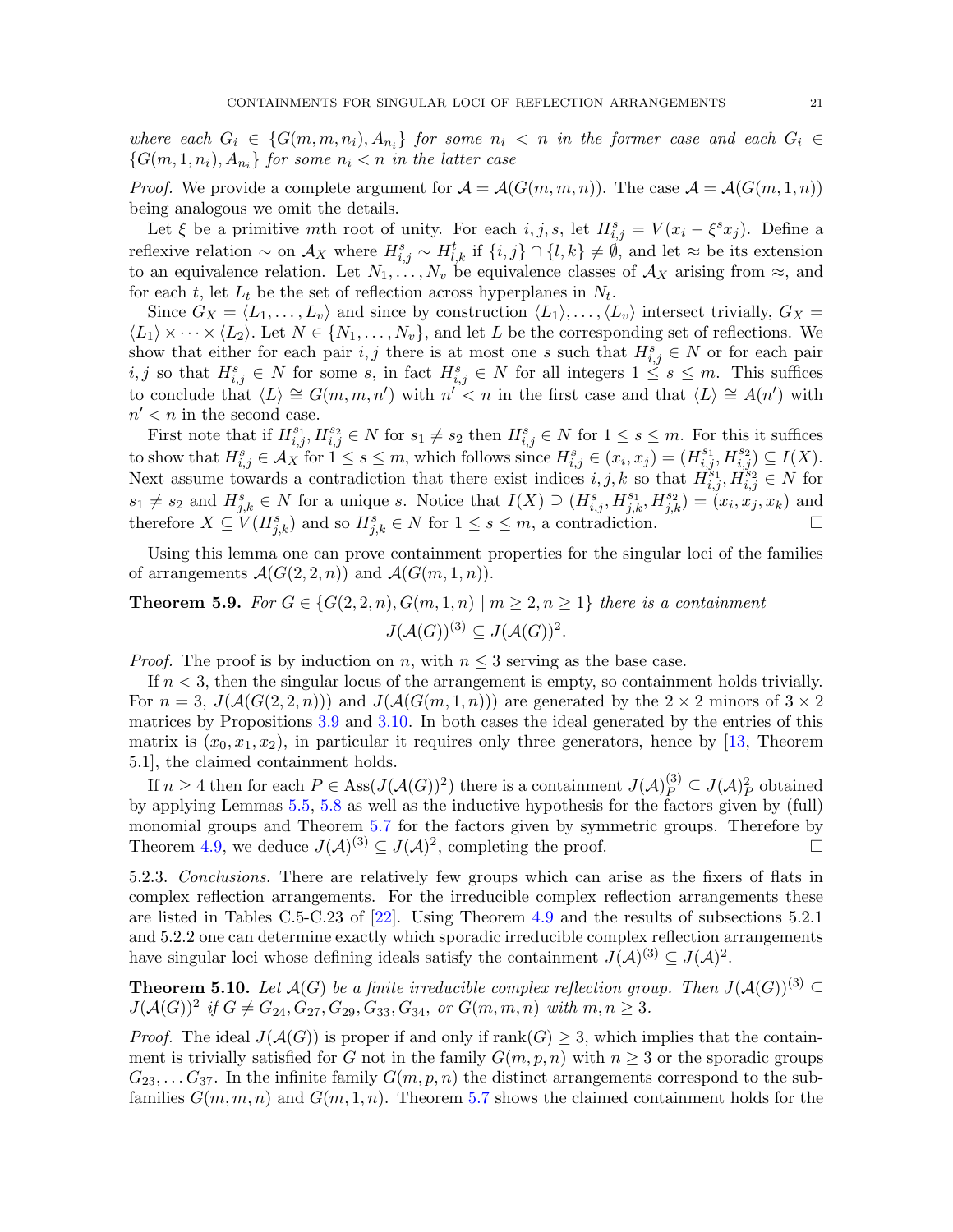groups  $G(1,1,n)$  while Theorem [5.9](#page-20-0) shows that containment holds for the groups  $G(2,2,n)$ and  $G(m, 1, n)$ .

Finally, among the sporadic group the claimed containment can be checked as follows. For the rank three groups  $G_{23}, G_{25}, G_{26}$  this follows by considering the ideal generated by the entries of the respective Hilbert-Burch matrix for  $J(A(G))$ . Indeed, by Proposition [3.11](#page-11-0) the singular loci of these groups have a coefficient matrix of basic derivations as their Hilbert-Burch matrix. Moreover the Euler derivation  $\sum_{i=0}^{2} x_i \frac{\partial}{\partial x_i}$  $\frac{\partial}{\partial x_i}$  is the basic derivation of smallest degree, which means that one column of the Hilbert-Burch matrix is the vector of variables  $[x_0 \ x_1 \ x_2]^T$ . Consequently the ideal generated by the entries of this Hilbert-Burch matrix is the homogeneous maximal ideal. Based on this, [\[13,](#page-25-11) Theorem 5.1] yields the claimed containment.

For the higher rank groups  $G_{28}$ ,  $G_{30}$ ,  $G_{31}$ ,  $G_{32}$ ,  $G_{35}$ ,  $G_{36}$ ,  $G_{37}$  the containment can be checked by localization utilizing Theorem [4.9.](#page-15-1) One can look up the fixers of flats of codimension 3 in these arrangements in in Tables C.5-C.23 of [\[22\]](#page-25-10) and verify that in each case these are among the rank three groups previously accounted for for which the containment holds. This implies that the claimed containment holds locally at each associated prime of  $J(\mathcal{A}(G))^2$ , thus  $J(A)^{(3)} \subseteq J(A)^2$  holds globally.

In the next subsection we show that the statement of this theorem is sharp, that is, for the groups excluded in the statement the claimed containment does not hold.

5.3. Noncontainment. There are a number of reflection arrangements which are known in the literature to have singular loci whose defining ideals satisfy  $J(A)^{(3)} \nsubseteq J(A)^2$ . These include the arrangements determined by the monomial groups  $G(m, m, 3)$  for  $m \geq 3$ . The singular locus of such an arrangement is termed a Fermat configuration of points in  $\mathbb{P}^2$  in [\[8,](#page-25-1) [14\]](#page-25-2) where the claimed non-containment is shown. Additionally the arrangements determined by the groups  $G_{24}$  and  $G_{27}$  have singular point configurations termed the Klein and the Wiman configurations respectively in [\[2\]](#page-25-0), where the non-containment above is shown. By Theorem [4.9](#page-15-1) (2) we see that the singular loci of any reflection arrangements which can localize to one of these arrangements or equivalently contain  $G(m, m, 3), G_{24}$  or  $G_{27}$  as fixers also must satisfy the same non-containment.

<span id="page-21-0"></span>**Theorem 5.11.** If G is a complex reflection group, and X is a flat of  $A = \mathcal{A}(G)$  such that the subgroup of G fixing X pointwise is isomorphic to  $G(m, m, 3)$  (for  $m \geq 3$ ),  $G_{24}$ , or  $G_{27}$ , then  $J(A)^{(3)} \nsubseteq J(A)^2$ .

*Proof.* Let  $H \in \{G(m, m, 3), G_{24}, G_{27}\}$  such that  $G_X \cong H$ . By [\[8,](#page-25-1) [14\]](#page-25-2) or [\[2\]](#page-25-0) there is a noncontainment  $J(A(H))^{(3)} \nsubseteq J(A(H))^{2}$ , which leads to the desired conclusion by Theorem [4.9](#page-15-1)  $\Box$  part (2).

For the irreducible complex reflection groups, the fixers of each of their flats are listed in Tables C.5-C.23 of [\[22\]](#page-25-10), rendering our theorem above effective as follows.

**Corollary 5.12.** If G is one of the irreducible complex reflection groups  $G_{24}$ ,  $G_{27}$ ,  $G_{29}$ ,  $G_{33}$ ,  $G_{34}$ or  $G(m, m, n)$  with  $m, n \geq 3$ , then  $J(\mathcal{A}(G))^{(3)} \nsubseteq J(\mathcal{A}(G))^2$ .

*Proof.* This follows for the family  $G(m, m, n)$  with  $m, n \geq 3$  by induction on the rank, n, of the group. Indeed for  $n = 3$  the claim is shown in [\[8\]](#page-25-1). Since the fixer of the coordinate point  $X = [0:0 \cdots 0:1]$  in  $G(m, m, n)$  is  $G(m, m, n-1)$  the noncontainment for  $G = G(m, m, n)$ follows from that for  $G = G(m, m, n - 1)$  by appealing to part (2) of Theorem [4.9.](#page-15-1) This result also follows from [\[31\]](#page-26-7).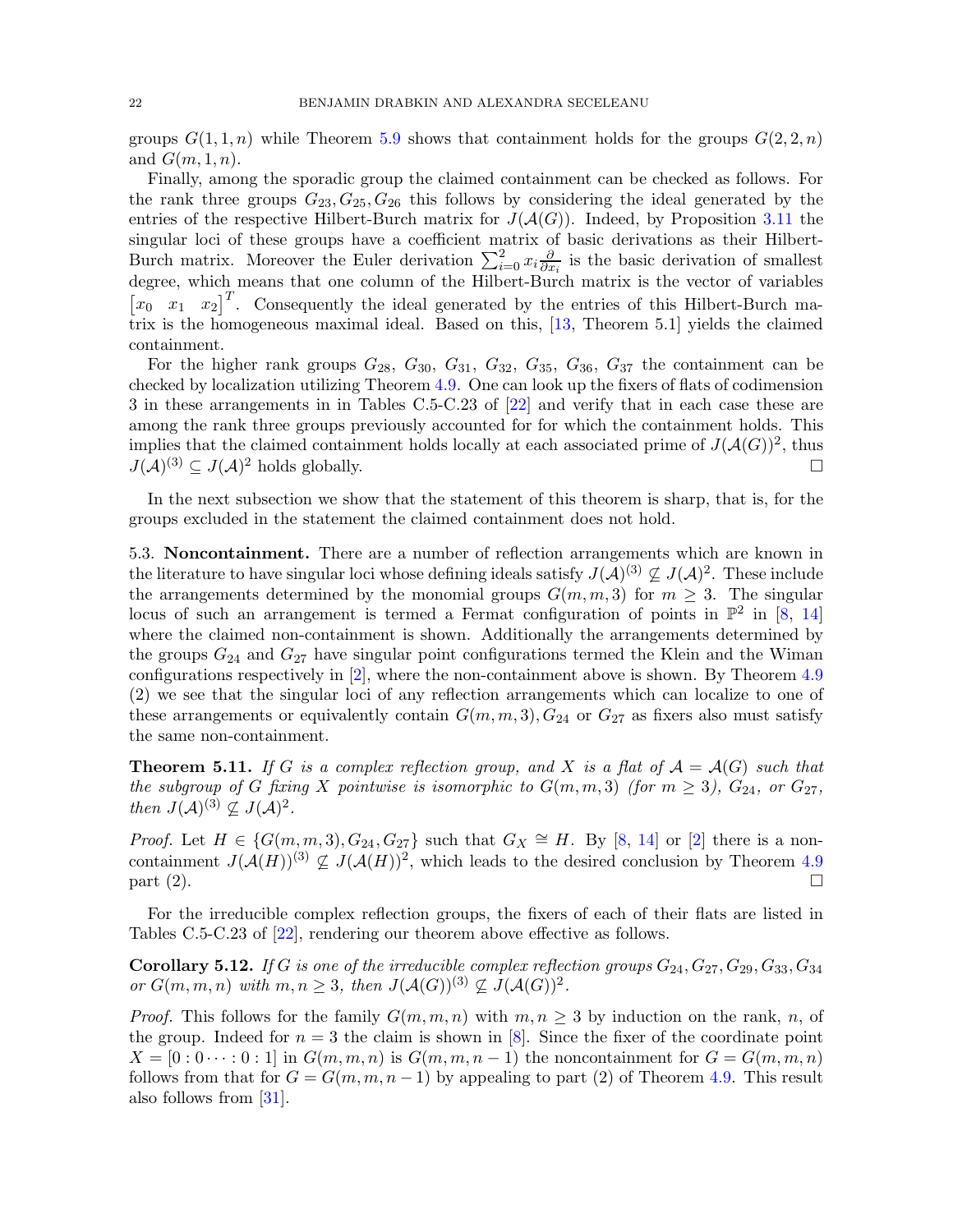For the sporadic groups, it suffices to note that  $G_{29}$  contains  $G(4, 4, 3)$  as a fixer for a 0-dimensional flat, while  $G_{33}$  contains  $G(3,3,4)$  as a fixer for a 0-dimensional flat, and  $G_{34}$ contains  $G_{33}$  as a fixer for a 0-dimensional flat and appeal to part (2) of Theorem [4.9](#page-15-1) once  $\Box$  again.

5.4. Conclusion. We are now able to prove our main Theorem [A](#page-1-1) from the Introduction, which we recall here.

<span id="page-22-0"></span>**Theorem 5.13.** Let G be a finite complex reflection group with reflection arrangement  $A$ . Then  $J(A)^{(3)} \subseteq J(A)^2$  if and only if no irreducible factor of G is isomorphic to one of the following groups

$$
G_{24}, G_{27}, G_{29}, G_{33}, G_{34}, \text{ or } G(m, m, n) \text{ with } m, n \ge 3.
$$

*Proof.* By Lemma [5.5,](#page-18-1) if  $G = G_1 \times \cdots \times G_t$  is a product of irreducible groups then the containment  $J(A)^{(3)} \subseteq J(A)^2$  holds if and only if the containments  $J(A_i)^{(3)} \subseteq J(A_i)^2$  hold for all the arrangements  $A_i = \mathcal{A}(G_i), 1 \leq i \leq t$ . Now Theorems [5.10](#page-20-1) and [5.11](#page-21-0) yield that the only irreducible complex reflection groups for which the containments being discussed do not hold are the ones listed in the claim.  $\Box$ 

We give a more algebraic version of the theorem above, based on our knowledge from section [3](#page-4-0) of generators and relations for ideals of singular loci of arrangements.

<span id="page-22-1"></span>**Corollary 5.14.** Let G be a finite complex reflection group with reflection arrangement  $A$ . Then  $J(A)^{(3)} \subseteq J(A)^2$  if and only if there is a linear relation (syzygy) among the minimal generators of  $J(A)$ .

*Proof.* For G reducible, it can be deduced from Lemma [5.1](#page-16-1) that  $J(\mathcal{A})$  admits a linear syzygy if and only if the ideal defining the singular locus of some factor of  $G$  admits a linear syzygy. This reduces the claim to the case of G irreducible. Under this assumption, the claim can be verified on a case by case basis based on the above theorem and the presentations for the various ideals  $J(A)$  given in section [3](#page-4-0).

### 6. Stable Harbourne containments and open questions

<span id="page-22-2"></span>Several questions and possible extensions of our work are currently open. The first concerns the next instance in the series of containments of the type  $J(\mathcal{A})^{(2r-1)} \subseteq J(\mathcal{A})^r$  proposed by Harbourne.

<span id="page-22-3"></span>Question 6.1. Is the containment  $J(A)^{(5)} \subseteq J(A)^3$  always satisfied for any reflection arrangement A?

An inductive proof along the lines given here for Theorem [5.13](#page-22-0) is possible, once the base case is resolved, but the base case in this situation would have to include irreducible arrangements in  $\mathbb{P}^2$  as well as in  $\mathbb{P}^3$ . The answer to the above question for reflection arrangements in  $\mathbb{P}^2$  is affirmative, by Proposition [6.3](#page-23-0) below, however for reflection arrangements in  $\mathbb{P}^3$  the answer remains unknown.

<span id="page-22-4"></span>Question 6.2. More generally, are the containments  $J(A)^{(2r-1)} \subseteq J(A)^r$  always satisfied for any reflection arrangement A and any  $r \geq 3$ ? Are these containments satisfied at least for  $r \gg 0$ , that is do the singular loci of reflection arrangements satisfy the stable Harbourne conjecture?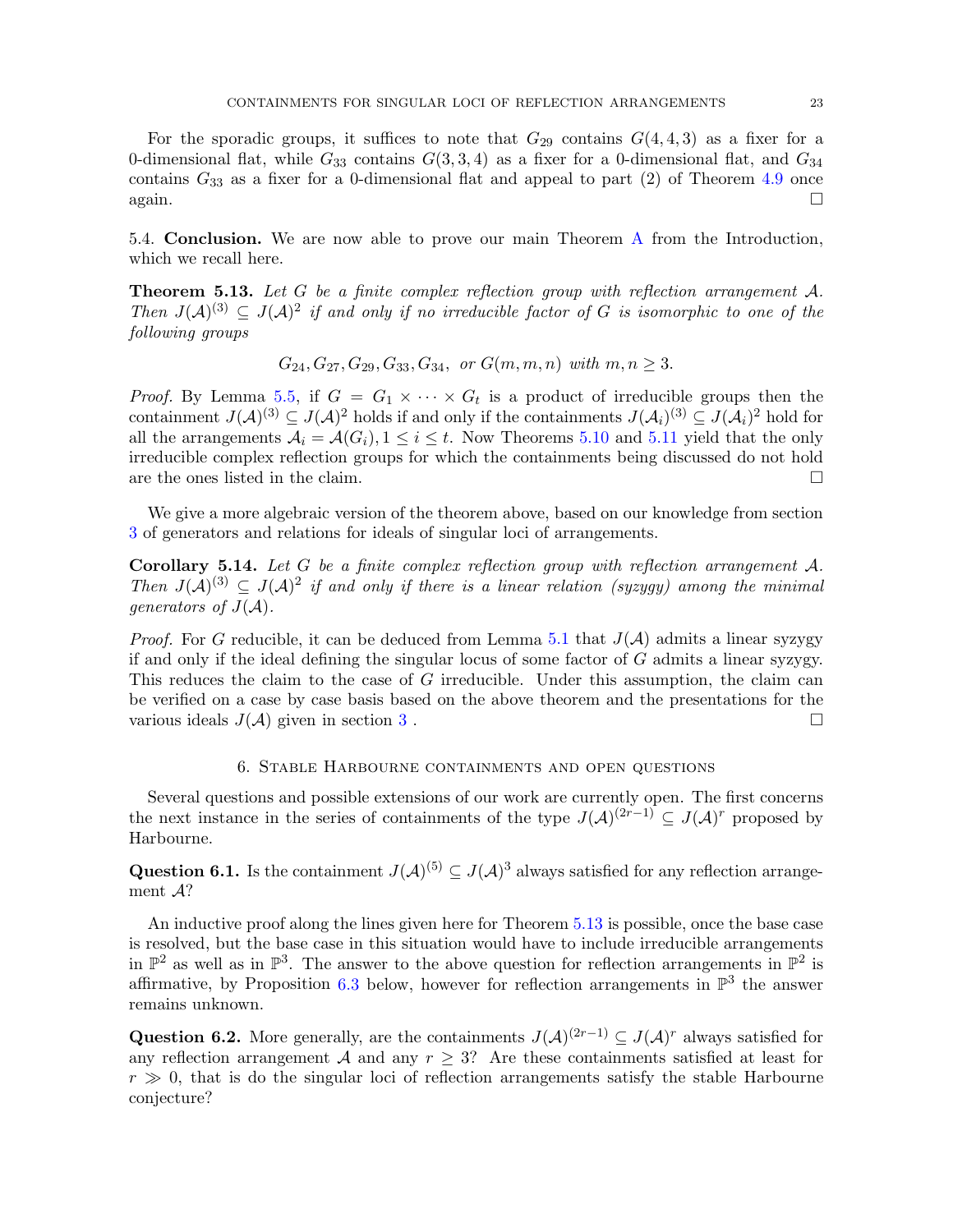We are able to answer both Questions [6.1](#page-22-3) and [6.2](#page-22-4) in the affirmative for reflection arrangements of irreducible reflection groups of rank three and their products. For a homogeneous ideal I we denote by  $\alpha(I)$  the minimum degree of a nonzero element of I and by reg(I) the Castelnuovo-Mumford regularity. Our methods rely on work of Herzog [\[16\]](#page-25-19) made effective by our the description for the syzygies of the ideals  $J(A)$  in section [3](#page-4-0) as well as on the papers [\[24\]](#page-26-8) and  $[25]$  which establish this for the groups  $D_3$  and  $B_3$  respectively.

<span id="page-23-0"></span>Proposition 6.3. Let G be an irreducible reflection group of rank three with reflection arrangement A. Then  $J(A)^{(2r-1)} \subseteq J(A)^r$  for  $r \geq 3$ .

*Proof.* Let  $J = J(A)$ . If  $m \geq 3$  and  $G \in \{G(m, m, 3), G_{24}, G_{27}\}\$ it is known from [\[7,](#page-25-20) Theorem 2.1, [\[2,](#page-25-0) Theorem 1.4] that  $\sup\{\frac{m}{r}\}$  $\frac{m}{r}$  |  $J^{(m)} \nsubseteq J^r$ } =  $\frac{3}{2}$  $\frac{3}{2}$ . Since  $\frac{2r-1}{r} > \frac{3}{2}$  $\frac{3}{2}$ , the desired conclusion follows.

Otherwise, it follows from Propositions [3.8,](#page-7-0) [3.9,](#page-9-0) [3.10](#page-10-0) and [3.11](#page-11-0) that the Hilbert-Burch matrix of J has one of its columns given by the vector of variables in the ambient ring of J. Denote by **m** the irrelevant ideal of  $\mathbb{P}^2$ . From [\[16,](#page-25-19) Remark 3.2] it follows that  $\mathfrak{m}^{2(r-1)} J^{(r)} \subseteq J^r$  for all  $r \geq 1$ , hence  $\alpha(J^{(r)}) \geq r\alpha(J) - 2(r-1)$ . On the other hand, by [\[23,](#page-25-21) Theorem 2.5] the equality  $reg(J^r) = (r+1)\alpha(J) - 2$  holds for each  $r \geq 2$ .

To show that  $J^{(2r-1)} \subseteq J^r$  it suffices by [\[3\]](#page-25-22) to show that  $\alpha(J^{(2r-1)}) \geq \text{reg}(J^r)$ . In turn by the estimates above it is sufficient to show

$$
(2r - 1)\alpha(J) - 2(2r - 2) \ge (r + 1)\alpha(J) - 2
$$

$$
(r - 2)\alpha(J) \ge 4r - 6
$$

$$
\alpha(J) \ge 4 + \frac{2}{r - 2}.
$$

If  $G \notin \{A_3, G(2, 2, 3), G(2, 1, 3), G(3, 1, 3), G_{25}\}\$  it is easily verified from Propositions [3.8,](#page-7-0) [3.9,](#page-9-0) [3.10](#page-10-0) and [3.11](#page-11-0) that  $\alpha(J) \geq 6$ , settling the claim. Indeed, Propositions [3.8](#page-7-0) yields  $\alpha(J) = 3$ for  $A_3$ , Proposition [3.9](#page-9-0) yields  $\alpha(J) = m + 1$  for  $G = G(m, m, n)$  and Proposition [3.10](#page-10-0) yields  $\alpha(J) = m + 2$  for  $G = G(m, 1, 3)$ . For sporadic groups, Proposition [3.11](#page-11-0) describes J as the ideal of maximal minors for the Jacobian matrix  $Jac(f_1, f_2)$ , where  $f_1, f_2$  are the basic invariants of lowest degree among a set of three basic invariants  $f_1, f_2, f_3$  for G. This yields  $\alpha(J) = (\deg(f_1) - 1) + (\deg(f_2) - 1)$ . Recall that the numbers  $\deg(f_i) - 1$  for  $1 \leq i \leq 3$  are called exponents of  $G$ . For sporadic groups the exponents are listed in table  $(3)$  in the proof of Proposition [3.11](#page-11-0) and the claim that  $\alpha(J) \geq 6$  for  $G \neq G_{25}$  can be directly verified.

The remaining cases are summarize in the following table:

| Group            | $\alpha(J)$ | description of $J$                                  |
|------------------|-------------|-----------------------------------------------------|
| $G(1,1,4) = A_3$ | -3          | $J = (xy(x - y), yz(y - z), xz(x - z))$             |
| $G(2,2,3)=D_3$   |             | $J = (x(y^2 - z^2), y(z^2 - x^2), z(x^2 - y^2))$    |
| $G(2,1,3) = B_3$ |             | $J = (xy(x^2 - y^2), yz(y^2 - z^2), xz(x^2 - z^2))$ |
| G(3,1,3)         | 5           | $J = (xy(x^3 - y^3), yz(y^3 - z^3), xz(x^3 - z^3))$ |
| G 25             | h,          |                                                     |

The argument above settles the claim for  $G \in \{G(3,1,3), G_{25}\}\$  provided  $r \geq 4$ , since  $\alpha(J)$  = 5 in these cases. For  $G \in \{G(3,1,3), G_{25}\}\$  and  $r = 3$  one can apply [\[16,](#page-25-19) Corollary 3.3] instead of [\[16,](#page-25-19) Remark 3.2] to strengthen the previous argument. Specifically, [\[16,](#page-25-19) Corollary 3.3] yields that  $\mathfrak{m}^{r-1}J^{(r)} \subseteq J^r$  for  $1 \leq r \leq \alpha(J)$ . In particular, for  $r = 5$ ,  $\mathfrak{m}^4J^{(5)} \subseteq J^5$  holds, thus

$$
\alpha(J^{(5)}) \ge 5\alpha(J) - 4 \ge 4\alpha(J) - 2 = \text{reg}(J^3),
$$

which leads to the desired containment  $J^{(5)} \subseteq J^3$ .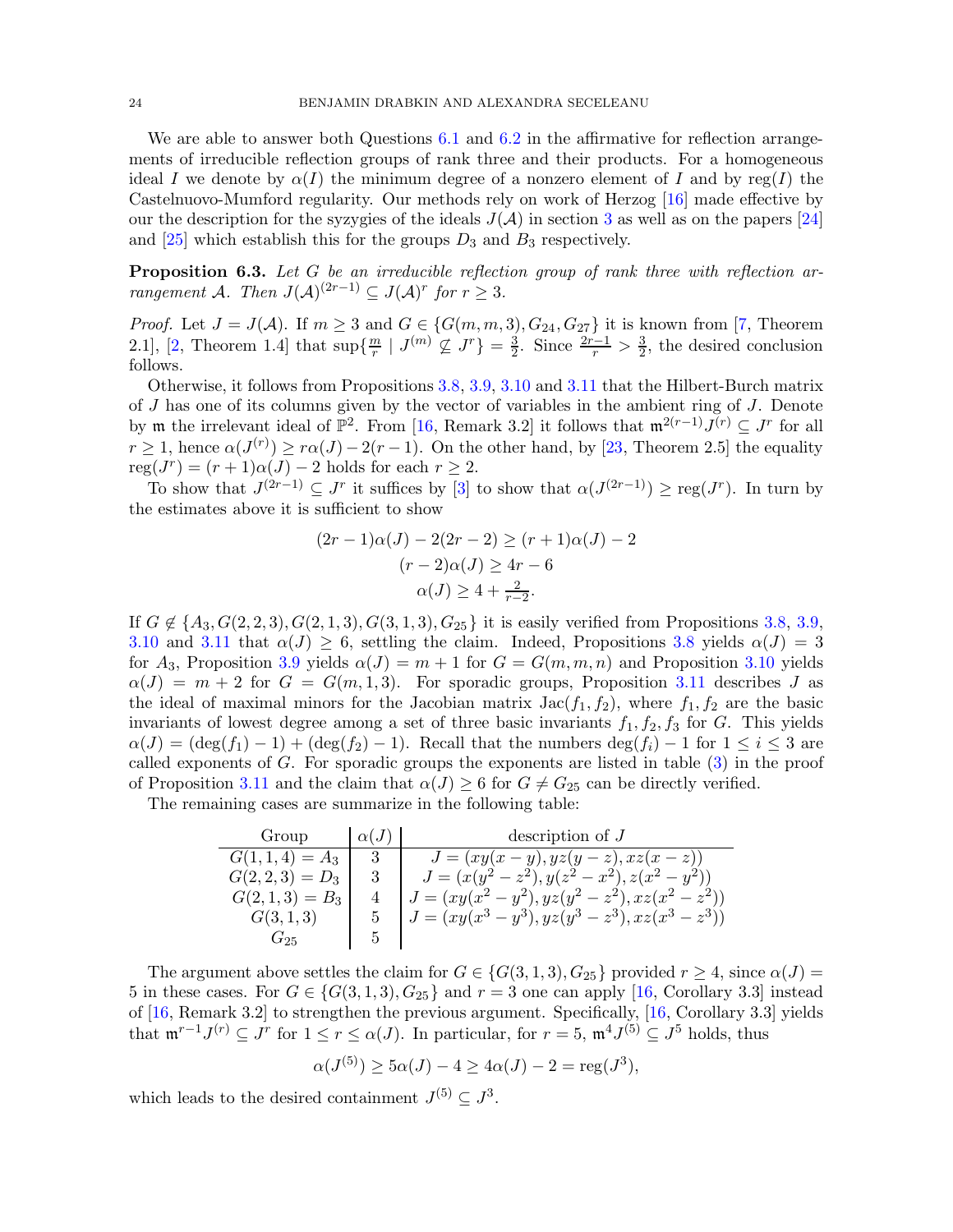For  $G = A_3$ , we show that  $\alpha(J^{(r)}) \geq 3r$ . In the reflection arrangement of  $A_3$ , the lines defined by  $x, y, z$  each contain 3 singular points. Let  $F \in J^{(r)}$  and let  $k \geq 0$  be such that  $F = (xyz)^k G$  and G is not divisible by at least one of x, y or z. Call the line defined by this form L. By Bezout's theorem, since L intersects the zero set of G with multiplicity  $3(r - k)$ or  $4(r-k)$  respectively, it follows that  $\deg(G) \geq 3(r-k)$  or  $\deg(G) \geq 4(r-k)$ . Thus  $\deg(F) \geq 3k+3(r-k) = 3r$  or  $\deg(F) \geq 3k+4(r-k) = 4r-k$ . Since  $k \leq \deg(F)/3$  the latter possibility yields  $4/3 \deg(F) \ge \deg(F) + k \ge 4r$  which in turn simplifies to  $\deg(F) \ge 3r$ . Since the inequality  $\alpha(J^{(r)}) \geq 3r \geq \alpha(J)(r+1) - 2$  holds, the same argument as above establishes the claim. An independent proof for this case can be found in [\[25,](#page-26-9) Corollary1.6].

Finally, for the group  $D_3$  the desired containment is shown in [\[24,](#page-26-8) Corollary1.3]. For the group  $B_3$ , the desired containment is shown in [\[25,](#page-26-9) Proposition 5.2].

 $\Box$ 

Remark 6.4. The second and third paragraphs of the proof above show more generally that if I is a codimension two almost complete intersection ideal of  $k[x, y, z]$  such that  $\alpha(I) \geq 6$  and *I* has a regular sequence of linear forms as a syzygy, then  $I^{(2r-1)} \subseteq I^r$  for  $r \geq 3$ .

Proposition [6.3](#page-23-0) allows us to prove the following general theorem.

<span id="page-24-0"></span>**Theorem 6.5.** Let G be a finite complex reflection group with irreducible factors of rank three and corresponding reflection arrangement A. Then for all integers  $r \geq 3$ , the containment  $J(\mathcal{A})^{(2r-1)} \subseteq J(\mathcal{A})^r$  holds.

*Proof.* By [5.5](#page-18-1) (2) the claim is equivalent to showing the analogous containments hold for each of the irreducible factors of G, a fact established in Proposition [6.3.](#page-23-0)

Three classes of arrangements with special properties have been singled out in the literature. These include inductively free arrangements, first introduced by Terao in [\[32\]](#page-26-10), recursively free arrangements which were introduced by Ziegler in [\[35\]](#page-26-11) and supersolvable arrangements. It is known that a reflection arrangement  $\mathcal{A}(G)$  is recursively free if and only if G does not admit an irreducible factor isomorphic to one of the exceptional reflection groups  $G_{27}$ ,  $G_{29}$ ,  $G_{31}$ ,  $G_{33}$ and  $G_{34}$ . On the other hand, a reflection arrangement  $\mathcal{A}(G)$  is inductively free if and only if G does not admit an irreducible factor isomorphic to a monomial group  $G(m, m, n)$  with  $m \geq 3$ ,  $n \geq 3$ ,  $G_{24}$ ,  $G_{27}$ ,  $G_{29}$ ,  $G_{31}$ ,  $G_{33}$  or  $G_{34}$ . Finally the arrangements  $G(m, p, n)$  with  $n \leq 2$  or  $m \neq p$  are known to be supersolvable.

In view of these classifications, our results say that among reflection arrangements all which are inductively free, recursively free or supersolvable satisfy the containment  $J(A)^{(3)} \subseteq J(A)^2$ . Moreover all reflection arrangements of rank three which are inductively free, recursively free or supersolvable satisfy the containments  $J(A)^{(2r-1)} \subseteq J(A)^r$  for all  $r \geq 2$ . Motivated by this evidence, one can pose the following questions regarding the relationship between these properties of arrangements and the general containment problem.

Question 6.6. Are the containments  $J(A)^{(2r-1)} \subseteq J(A)^r$  always satisfied for any  $r \geq 2$  and any hyperplane arrangement that is supersolvable?

Question 6.7. Are the containments  $J(A)^{(2r-1)} \subseteq J(A)^r$  always satisfied for any  $r \geq 2$  and any hyperplane arrangement that is inductively free?

Question 6.8. Are the containments  $J(A)^{(2r-1)} \subseteq J(A)^r$  always satisfied for any  $r \geq 2$  and any hyperplane arrangement that is recursively free?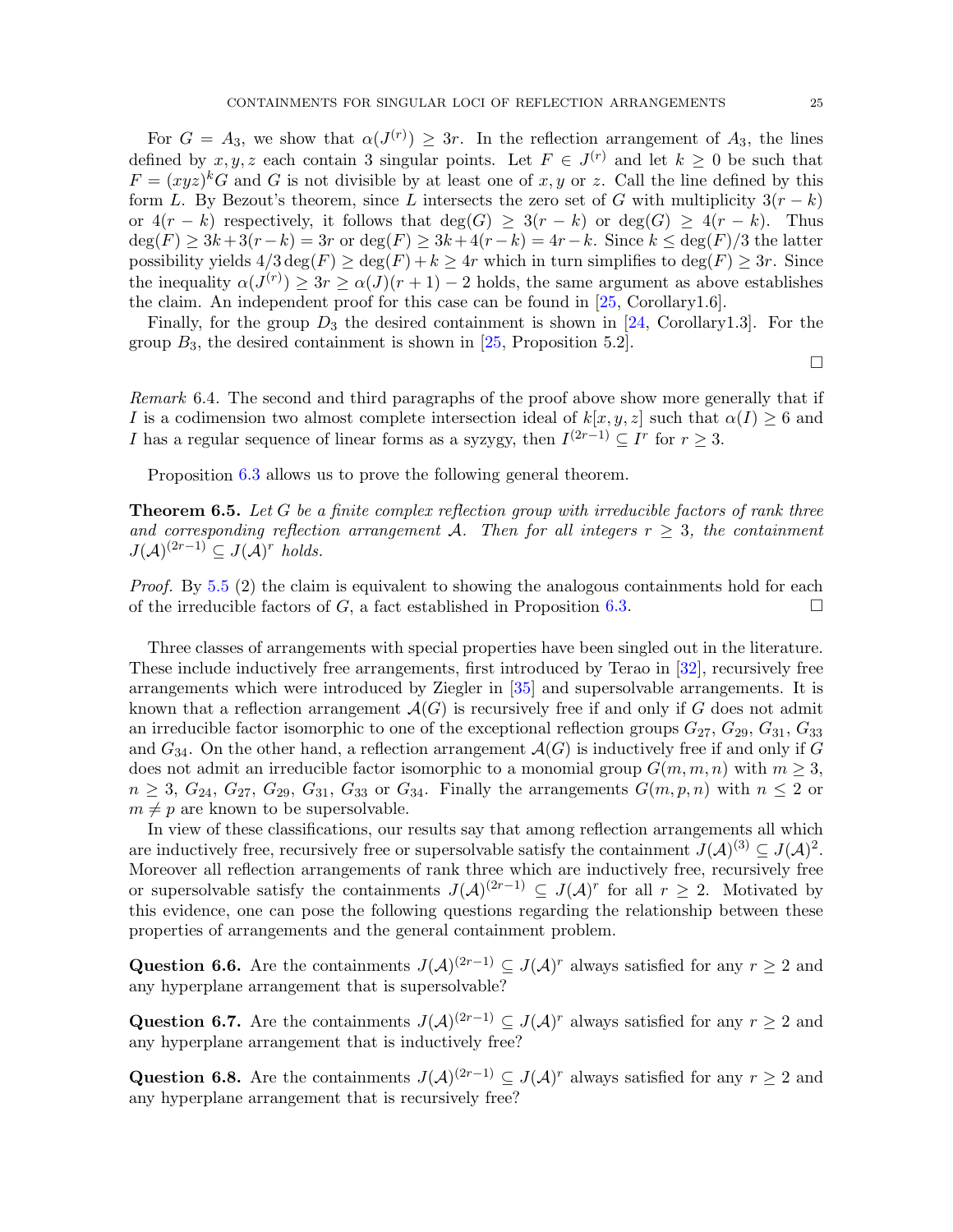### Acknowledgements

We thank Eloísa Grifo, Jack Jeffries and Tomasz Szemberg for useful comments. We acknowledge Thai Nguyen for pointing out an error in a previous version of the proof of Proposition [6.3.](#page-23-0) The authors acknowledge the support of NSF grant DMS-1601024 and EpSCOR award OIA-1557417 throughout the completion of this work.

#### **REFERENCES**

- <span id="page-25-7"></span><span id="page-25-0"></span>[1] Th. Bauer, S. Di Rocco, B. Harbourne, J. Huizenga, A. Lundman, P. Pokora, T. Szemberg. Bounded Negativity and Arrangements of Lines, Int. Math. Res. Not. IMRN 2015, no. 19, 9456–9471.
- [2] Th. Bauer, S. Di Rocco, B. Harbourne, J. Huizenga, A. Seceleanu, T. Szemberg. Negative curves on symmetric blowups of the projective plane, resurgences and Waldschmidt constants, Int. Math. Res. Not. IMRN 2019, no. 24, 7459–7514.
- <span id="page-25-22"></span>[3] C. Bocci, B. Harbourne, Comparing powers and symbolic powers of ideals, J. Algebraic Geom. 19 (2010), no. 3, 399–417.
- <span id="page-25-12"></span>[4] Th. Bauer, S. Di Rocco, B. Harbourne, M. Kapustka, A.L. Knutsen, W. Syzdek, T. Szemberg: A primer on Seshadri constants, Interactions of Classical and Numerical Algebraic Geometry, Contemporary Mathematics (2009) vol. 496, p. 33–70.
- <span id="page-25-17"></span><span id="page-25-9"></span>[5] C. Chevalley, Invariants of finite groups generated by reflections, Amer. J. Math., 77 (4), 778–782,
- <span id="page-25-20"></span>[6] H. Derksen, J. Sidman, Castelnuovo-Mumford regularity by approximation, Adv. Math. 188 (2004), no. 1, 104–123.
- [7] M. Dumnicki, B. Harbourne, U. Nagel, A. Seceleanu, T. Szemberg, H. Tutaj-Gasińska, Resurgences for ideals of special point configurations in  $\mathbb{P}^N$  coming from hyperplane arrangements, J. Algebra 443 (2015), 383–394.
- <span id="page-25-1"></span>[8] M. Dumnicki, T. Szemberg and H. Tutaj-Gasińska. Counterexamples to the  $I^{(3)} \subseteq I^2$  containment, J. Algebra 393 (2013), 24–29.
- <span id="page-25-4"></span>[9] L. Ein and R. Lazarsfeld and K. Smith, Uniform Behavior of Symbolic Powers of Ideals, Invent. Math., 144 (2001), 241–252.
- <span id="page-25-16"></span>[10] D. Eisenbud, Commutative algebra with a view toward algebraic geometry, Graduate Texts in Mathematics 150, Springer-Verlag, New York, 1995.
- <span id="page-25-15"></span>[11] B. Engheta, On the projective dimension and the unmixed part of three cubics, J. Algebra 316 (2007), no. 2, 715–734.
- <span id="page-25-8"></span>[12] E. Grifo, A stable version of Harbourne's Conjecture and the containment problem for space monomial curves, preprint (2018) [arXiv:1809.06955.](https://arxiv.org/abs/1809.06955)
- <span id="page-25-11"></span>[13] E. Grifo, C. Huneke and V. Mukundan, Expected resurgences and symbolic powers of ideals, to appear in J. London Math. Society.
- <span id="page-25-2"></span>[14] B. Harbourne, A. Seceleanu, Containment counterexamples for ideals of various configurations of points in  $\mathbb{P}^N$ , J. Pure Appl. Algebra 219 (2015), no. 4, 1062–1072.
- <span id="page-25-13"></span>[15] B. Harbourne, H. Huneke. Are symbolic powers highly evolved?, J. Ramanujan Math. Soc. 28, No.3 (Special Issue-2013) 311–330.
- <span id="page-25-19"></span>[16] J. Herzog, A homological approach to symbolic powers, Commutative algebra, 32–46, Lecture Notes in Math., 1430, Springer, 1990.
- <span id="page-25-5"></span>[17] M. Hochster and C. Huneke, Comparison of symbolic and ordinary powers of ideals, Invent. Math. 147 (2002), no. 2, 349–369.
- <span id="page-25-18"></span><span id="page-25-6"></span>[18] C. Huneke, *Linkage and the Koszul homology of ideals*, Amer. J. Math. 104 (1982), no. 5, 1043–1062.
- [19] L. Ma and K. Schwede. Perfectoid multiplier/test ideals in regular rings and bounds on symbolic powers, Invent. Math. 214 (2018), no. 2, 913–955.
- <span id="page-25-3"></span>[20] G. Malara, J. Szpond. Fermat-type configurations of lines in  $\mathbb{P}^3$  and the containment problem, J. Pure Appl. Algebra 222 (2018), no. 8, 2323–2329.
- <span id="page-25-14"></span>[21] G. Malara, J. Spond. On codimension two flats in Fermat-type arrangements, Springer Proc. Math. Stat., 238, Springer, Cham, 2018.
- <span id="page-25-10"></span>[22] P. Orlik and H. Terao, Arrangement of hyperplanes, Grundlerhen der Mathematischen Wissenschaften [Fundamental Principles of Mathematical Sciences]. vol. 300. Springer-Verlag, Berlin, 1992.
- <span id="page-25-21"></span>[23] U. Nagel, A. Seceleanu, Ordinary and symbolic Rees algebras for ideals of Fermat point configurations, J. Algebra 468 (2016), 80–102.